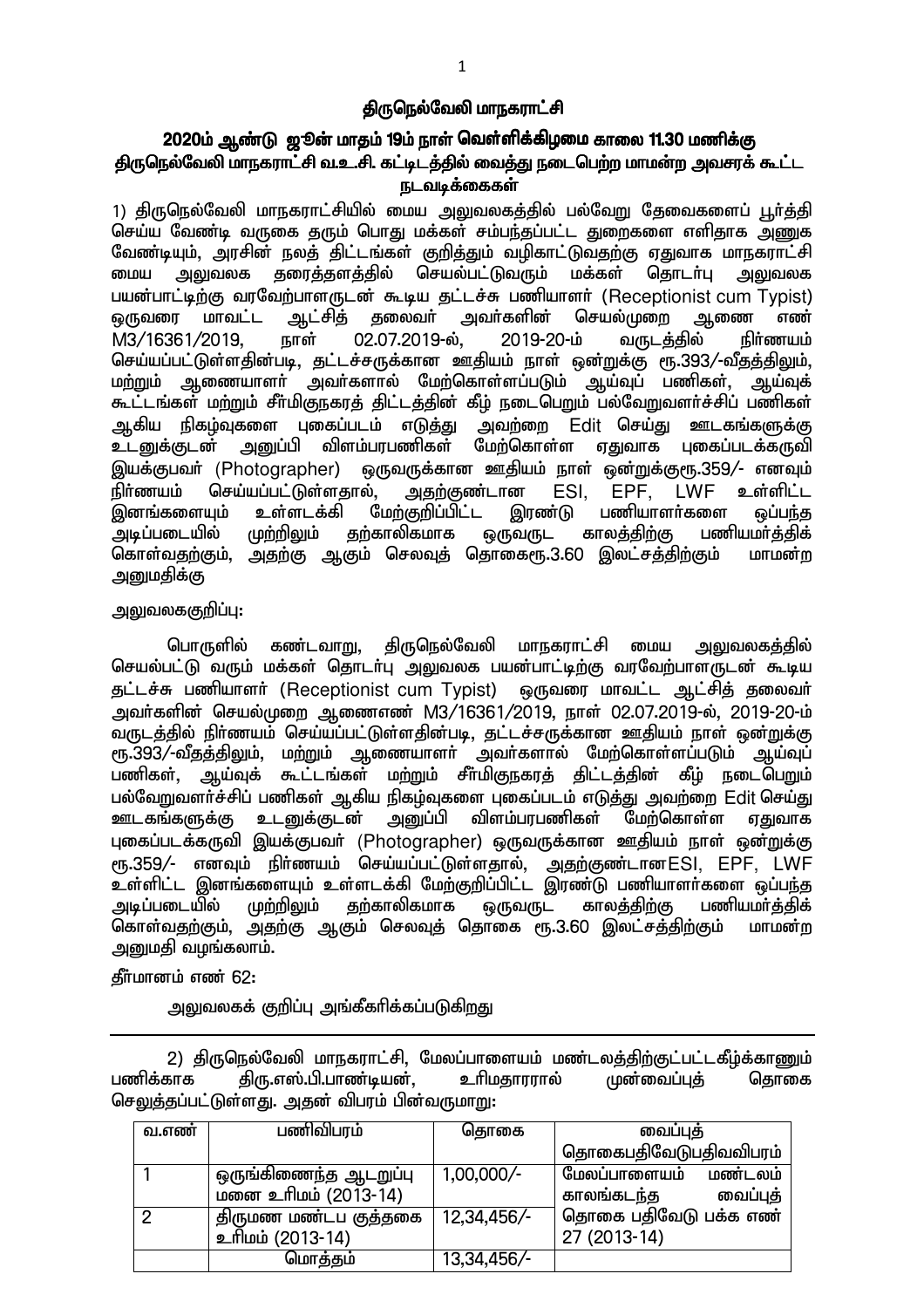உரிமதாரர் திரு.எஸ்.பி.பாண்டியன் 28.04.2018 அன்று நடைபெற்ற சாலை விபத்தில் காலமாகிவிட்டதால்,அன்னாரது மனைவியும், வாரிசுதாரருமான திருமதி.எஸ்.பி.சாந்தி என்பவா் மேற்கண்டவாறு செலுத்திய முன்வைப்புத் தொகையினை திரும்ப வழங்க<br>கோாியள்ளாா். மோ்காணம் வைப்பக் கொகை காலங்கடா்க வைப்புக் தொகையாக மேற்காணும் வைப்புத் தொகை காலங்கடந்த வைப்புத் தொகையாக ரூ.10000/-க்கும் அதிகமாக உள்ளதால் நகராட்சி நிர்வாக நடைமுறை நூல் விதி  $7(10)(i)$ ( $ii$ )-ன்படி காலங்கடந்த வைப்புத் தொகை ரூ.13,34,456/-ஐ திருமதி.எஸ்.பி.சாந்தி என்பவருக்கு கிரும்ப வமங்க மாமன்றக்கின் அறையகிக்கு

#### அலுவலகக் குறிப<u>்</u>பு

பொருளில் கண்டுள்ளபடி திருநெல்வேலி மாநகராட்சி, மேலப்பாளையம்<br>லத்திற்குட்பட்ட ஒருங்கிணைந்த ஆடறுப்பு மனைக்குரிய உரிம வகைக்காக <u>மண்டலத்திற்குட்பட்ட ஒருங்கிணைந்த ஆடறு</u>ப்பு மனைக்குரிய உரிம வகைக்காக செலுத்திய வைப்புத் தொகை காலங்கடந்த வைப்புத் தொகையாக ரூ.10,000/-க்கும் அதிகமாக உள்ளதால், நகராட்சி நிர்வாக நடைமுறை நூல் விதி  $7(10)(\mathrm{i})(\mathrm{ii})$ -ன்படி fhyq;fle;j itg;Gj; njhif &.13>34>456/-I chpkjhuh; jpU.v];.gp.ghz;bad; .<br>28.04.2018 அன்று நடைபெற்ற சாலை விபத்தில் காலமாகிவிட்டதால் அன்னாரது<br>மனைவியான கிருமதி.எஸ்.பி.சாந்தி என்பவருக்கு கிரும்ப வமங்க மாமன்றம் கிருமதி.எஸ்.பி.சாந்தி என்பவருக்கு அறுமதிக்கலாம்.

#### தீர்மானம் எண் 63:

<u>அலுவலகக் குறிப்பு அங்கீகரிக்கப்படுகிறது</u>

(அ1/7933/2019-மே.பா)

3) திருநெல்வேலி டவுன் நேதாஜி போஸ் மார்க்கெட் சீர்மிகு நகர திட்டத்தின் கீழ் ரூ.10.97 கோடி செலவில் புதிய கட்டுமான பணிகள் நடைபெற உள்ளதை முன்னிட்டு .<br>மேற்படி நேதாஜி போஸ் மார்க்கெட்டில் இயங்கி வந்த கடைகள் அப்புறப்படுத்தப்பட இருப்பதால், மேற்படி கடைகளின் உரிமதாராகளுக்கு மாநகராட்சி பொருட்காட்சி திடல் ikjhdj;jpy; mikf;fg;gLk; jw;fhypf filfSf;F thlif eph;zak; nra;tJ தொடர்பாக 22.01.2020-ம் தேதிய மாநகராட்சி அலுவலர்கள் அடங்கிய குழுவினரின் கலந்தாய்வு கூட்ட நடவடிக்கையில் கீழ்கண்டவாறு மாத வாடகை நிர்ணயம் செய்யகீர்மானிக்கப்பட்டது.

- 1)  $8 * 8 = 64$  சதுரடி அளவிலான தற்காலிக 86 கடைகளுக்கு மாத வாடகையாக  $\epsilon$ ரு. 1300/- நிர்ணயிக்கவும்.
- $2)$  மேலும் 10\*20= 200 சதுரடி அளவிலான தற்காலிக கடைகளுக்கு மாத வாடகையாக ரூ.3900/- எனவும் நிா்ணயிக்கலாம் என ஆய்வு குழு பாிந்துரைத்துள்ளது. மேலும் நேதாஜி போஸ் மார்க்கெட் மற்றும் பொருட்காட்சி திடல் முகப்பில் உள்ள வணிக ்கிச் க<br>நிருந்திர்; ஏற்கனவே குத்தகைக்கு விடப்பட்ட நபா்களுக்கே தற்போது மேற்படி தற்காலிக கடைகள் ஒதுக்கீடு செய்யப்படுவதால் முன் வைப்புத் தொகை ஏதும்<br>வசூலிக்க கேவையில்லை எனவும் குழு பாிந்துரைத்துள்ளது. மேற்படி குழுவின் வசூலிக்க தேவையில்லை எனவும் குழு பரி<u>ந்து</u>ரைத்துள்ளது. பாிந்துரை மாமன்றத்தின் பார்வைக்கும் முடிவிற்கும் வைக்கப்படுகிறது.

# அலுவலககுறிப்பு**:**

பொருளில் கண்டவாறு பொருட்காட்சி திடலில் அமைக்கப்பட்டுள்ள நேதாஜி போஸ் மார்க்கெட் தற்காலிக 86 கடைகளுக்கு மாத வாடகையாகரு.1300/- எனவும் மற்றும் நேதாஜி போஸ் மார்க்கெட்டில் ஏற்கனவே குத்தகைக்கு விடப்பட்ட நபர்களுக்கே தற்போது .<br>மேற்படி கற்காலிக கடைகள் கைக்கீடு செய்யப்படுவகால் முன்வைப்பக் கொகை எகும் வசூலிக்க கேவையில்லை என்பகு குறிக்கும் மாமன்றம் பார்வையிட்டு முடிவ செய்யலாம்.

#### கீர்மானம் எண் $64:$

அலுவலகக் குறிப்பு அங்கீகரிக்கப்படுக<u>ிறது</u>

(அ1/125/2020-திலி)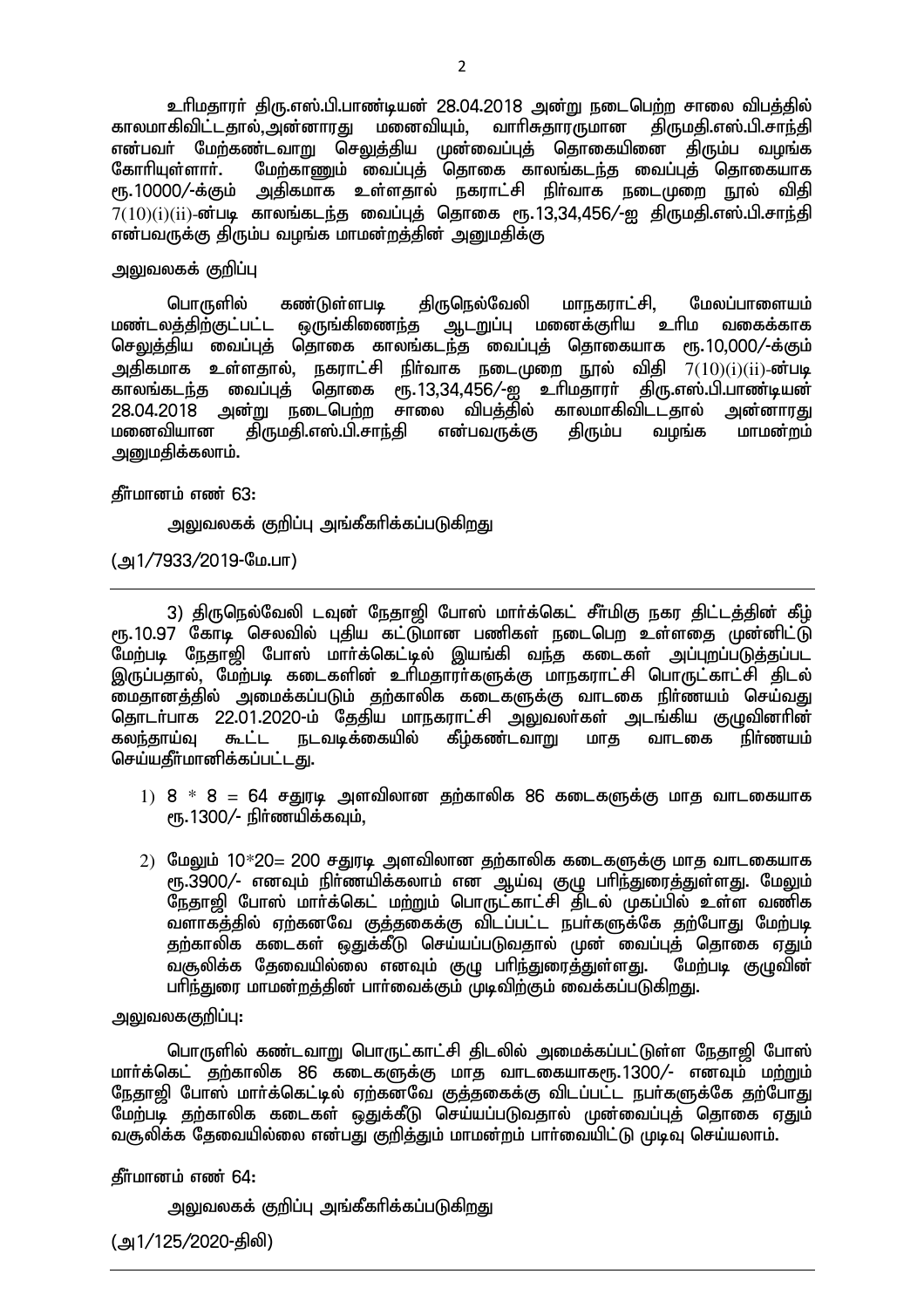4) திருநெல்வேலி சீர்மிகு நகர நிறுவனத்தின் கீழ், திருநெல்வேலி மாநகராட்சி பகுதிகளில் கூடுதல் எல்.இ.டி மின்விளக்குகள் மற்றும் உயர் கோபுரமின் விளக்குகள் ்.<br>அமைத்தல் பகுதி -1 திட்டப் பணிக்கு ரூ.1000.00 இலட்சத்திற்கு, மேற்கொள்வகற்கு 8வது .<br>சீர்மிகு நகர இயக்குநர்கள் கூட்டத்தில் வரிசை எண் 15ல் கீர்மானிக்கப்பட்டகின் அடிப்படையிலும், நகராட்சி நிா்வாக ஆணையா் அவா்களின் செயல்முறை ஆணை ந.க.எண் 14595/2018/IHSDP-3 நாள் 07.01.2020-ன்படி நிர்வாக அறையதி வழங்கப்பட்டதின்படியும். முதன்மை தலைமைப் பொறியாளர். சென்னை நகராட்சி நிர்வாக ஆணையரகம் செயல் ்.<br>முறை ஆணை ந.க.எண் 28430/2019/DO2, நாள் 28.01.2020-ன்படி தொழில்நுட்ப அங்கீகாரம் வழங்கப்பட்டதின்படியும் மேற்படி திட்டப் பணிக்கு ஒப்பந்தப்புள்ளி அறிவிப்பு எண்  $22/$  சீர்மிகு நகரம்/ 2018-19/SCM -ன் படி அகில இந்திய அளவில் The New Indian  $\mathsf E$ xpress ஆங்கில நாளிகமிலும். மாநில அளவில் மக்கள்குரல் குமிழ் நாளிகுமின் அனைக்குப் பதிப்புகளிலும் மற்றும் மாநில ஒப்பந்தப்புள்ளி செய்தி மலாிலும் 30.01.2020 அன்று<br>ஒப்பந்தப்புள்ளி அறிவிப்பு பிரசுரம் செய்துள்ளகின்படி 03.03.2020-ம் சேகியன்m <u>ஒப்பந்தப்பு</u>ள்ளி அறிவிப்பு பிரசுரம் செய்துள்ளதின்படி 03.03.2020-ம் தேதியன்று .<br>ஒப்பந்தப்புள்ளி கோரப்பட்டு பின்னா் நிா்வாக காரணம் மற்றும் கொரானா (COVID19) முழு<br>ஊரடங்கின் காரணங்களால் ஒப்ப்நதப்புள்ளி பெறப்படும் நாள் 08.06.2020 வரை பெறப்படும் நாள் 08.06.2020 வரை நீட்டிக்கப்பட்டு ஒப்பந்தப்புள்ளி கோரியதில் மின்னணு முறையில் ஒப்பந்தப்புள்ளி ஏதும் வரப்பொவில்லை. மின்னணு முறையில்லாக இருஉறை முறையில் (1) M/s.Akash Engineering Associates (P) Ltd, Chennai மற்றும் (2) M/s.Shabari Electricals, Chennai<br>ஆகிய இரண்டு ஒப்பந்தக்காரர்களிடம் இருந்து ஒப்பந்தப்புள்ளிகள் வரப்பெற்று லப்பந்தக்காரா்களிடம் இம்மாநகராட்சி ஒப்பந்தப்புள்ளி கூா்ந்தாய்வுக்குழுவால் 11.06.2020ல் தொழில் நுட்ப தகுதி<br>தொடா்பான நிபந்தனைகளை கூா்ந்தாய்வு செய்ததில் மேற்படி இரண்டு ்நிபந்தனைகளை கூர்ந்தாய்வு செய்ததில் மேற்படி இரண்டு<br>ளுமே தொழில்நுட்ப தகுதி தொடர்பான நிபந்தனைகளை பா்க்கி லப்பந்தப்பள்ளிகளுமே .<br>செய்வதால் அன்னார்களது விலைப்புள்ளி அட்டவணைகள் 15.06.2020ல் திறக்கப்பட்டு <u>ஒப்புந</u>ோக்கு பட்டியல் தயாா் செய்யப்பட்டு அதன் விபரம் வருமாறு:-

| வ.        | பணியின் பெயர்            | துறையின்                       | M/s.Akash         | M/s.Shabari                              |
|-----------|--------------------------|--------------------------------|-------------------|------------------------------------------|
| <b>бТ</b> |                          | ஒப்பந்தப்புள்ளி                | Engineering       | Electricals,                             |
| ண்        |                          | மதிப்பு<br>Associates (P) Ltd, |                   | Chennai                                  |
|           |                          |                                | Chennai           | நிறுவனத்தின                              |
|           |                          |                                | நிறுவனத்தின்      | ஒப்பந்தப்புள்ளி                          |
|           |                          |                                | ஒப்பந்தப்புள்ளி   | மதிப்பு                                  |
|           |                          |                                | மதிப்பு           |                                          |
|           | சீர்மிகு<br>திருநெல்வேலி |                                |                   |                                          |
|           | கீழ்,<br>நகர திட்டத்தின் |                                |                   |                                          |
|           | திருநெல்வேலி             |                                |                   |                                          |
|           | மாநகராட்சி பகுதிகளில்    |                                | ரு.9,97,37,257/-  | $\epsilon$ <sup>0</sup> 5.10,34,59,113/- |
|           | எல்.இ.டி<br>கூடுதல்      | СПБ. 9, 50, 10, 017/-          | 4.98% மதிப்பீட்டை | 8.89% மதிப்பீட்டை                        |
|           | மின்விளக்குகள் மற்றும்   |                                | விட அதிகம்        | விட அதிகம்                               |
|           | கோபுரமின்<br>உயர்        |                                |                   |                                          |
|           | விளக்குகள் அமைத்தல்      |                                |                   |                                          |
|           | பகுதி -1                 |                                |                   |                                          |

<u>ஒப்பந்த</u>ப்புள்ளி கூர்ந்தாய்வுக்கு<sub>(</sub>ழ மேற்கண்ட இரண்டு ஒப்பந்தப்புள்ளிகளில் குறைவான ஒப்பந்தப்புள்ளி கொடுத்துள்ள M/s.Akash Engineering Associates (P) Ltd,  $Chen$ nai நிறுவனத்தின் ஒப்பந்தப்புள்ளி தொகை ரூ.9,97,37,257/- ஆனது மதிப்பீட்டை விட 4.98% அதிகமாக உள்ளதால் இது ஏற்கதக்கதல்ல எனக் கருதி ஒப்பந்ததாரரை விலைகுறைப்பு பேச்சு வாா்த்தைக்கு அழைக்க 15.06.2020 அன்று கடிதம் அனுப்பப்பட்டது.<br>அதன் பின்னா் ஒப்பந்ததாரா் தமது 17.06.2020-ம் தேதிய கடிதத்தில், அதன் பின்னா் ஒப்பந்ததாரா் தமது 17.06.2020-ம் தேதிய கடிதத்தில், இவ்வலுவலகத்திலிருந்து விலைக்குறைப்பு பேச்சு வார்த்தைக்கு அழைக்கப்பட்டதனை ஏற்று ் மகிப்பீட்டை விட 4.98% அகிகமான விலைவிகிகக்கில் பணியினை செய்யவும், கற்போகு மேற்படி பணிக்கு தேவையான பொருட்கள், எாிபொருள் மற்றும் வேலை ஆட்களுக்கான<br>கூலி ஆகியவை சந்தையில் எகிா்பாராகவிகமாக அகிகமாகிவிட்டபடியால் மேலும் அதிகமாகிவிட்டபடியால் <sup>–</sup> மேலும் .<br>விலைக்குறைப்பு செய்ய இயலாது என இறுதியாகவும், முடிவாகவும் தெரிவித்துள்ளார்.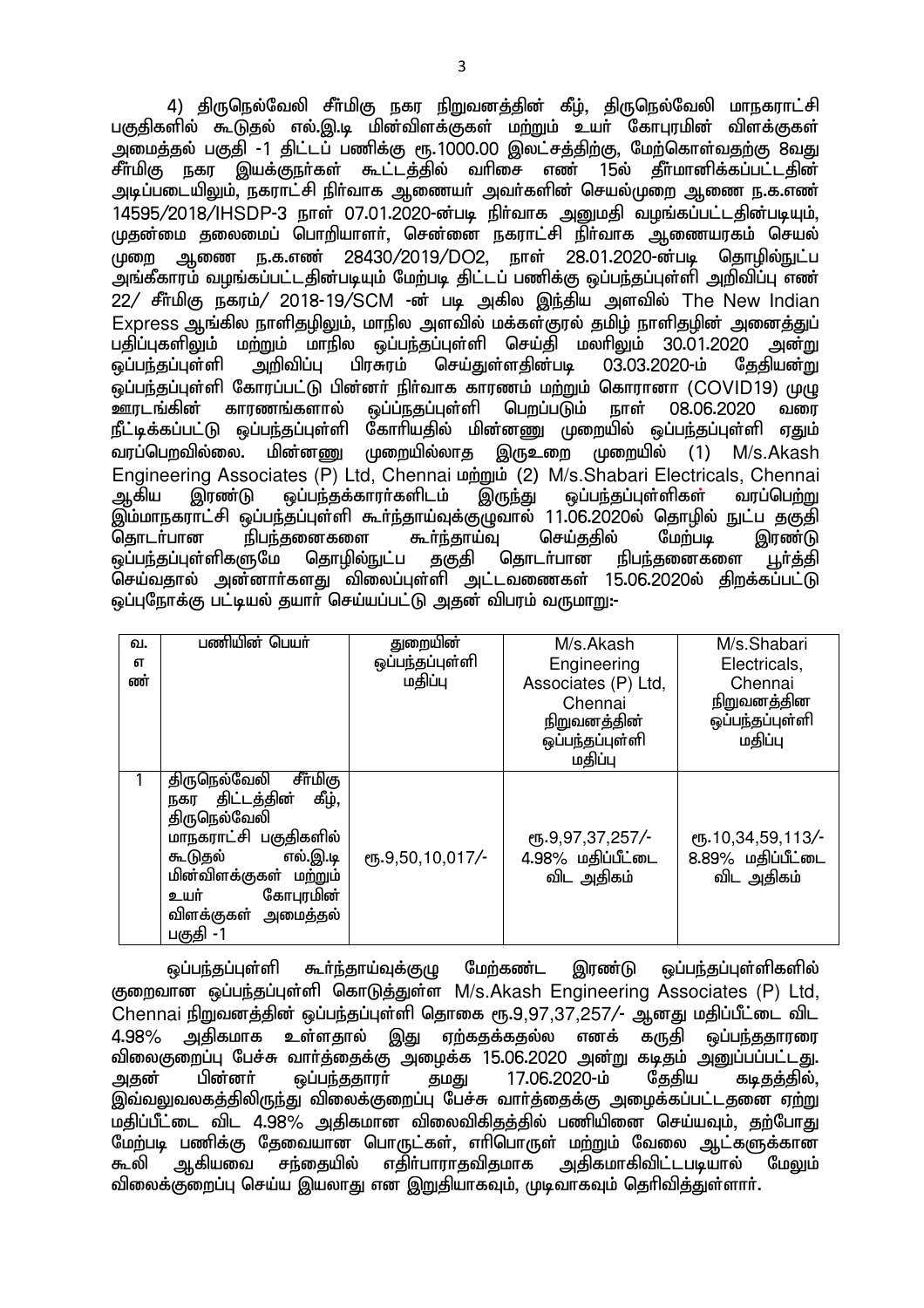எனவே, 19.06.2020-ம் தேதிய ஒப்பந்தப்புள்ளி கூர்ந்தாய்வுக் குழு கூட்ட நடவடிக்கையில் M/s.Akash Engineering Associates (P) Ltd, Chennai நிறுவனத்தின் விலைக்குறைப்பு பேச்சுவாா்த்தைக்குப் பின்வரும் ஒப்பந்தப்புள்ளி மதிப்பு ரூ.9,97,37,257/-<br>மதிப்பீட்டை விட 4.98% கூடுகலான ஒப்பந்தப்புள்ளியை ஒப்புக் கொள்வது குறிக்கு மதிப்பீட்டை விட 4.98% கூடுதலான ஒப்பந்தப்புள்ளியை ஒப்புக் கொள்வது குறித்து<br>மாமன்றம் முடிவு செய்யலாம் என பாிந்துரை செய்துள்ளதின்படி மாமன்றத்தின் செய்துள்ளதின்படி அறுமதிக்கும் முடிவிற்கும்.

## அலுவலகக் குறிப்பு:

அ) திருநெல்வேலி சீா்மிகு நகர நிறுவனம் (Smart City Limited) -ன் கீம். <u>திருநெ</u>ல்வேலி மாநகராட்சி பகுதிகளில் கூடுதல் எல்.இ.டி மின்விளக்குகள் மற்றும் உயர் கோபுரமின் விளக்குகள் அமைத்தல் பகுதி -1 பணி மேற்கொள்வது அத்தியாவசியமான பணியாக இருப்பதாலும், திட்டப்பணியாக இருப்பதாலும், பொதுமக்கள் நலன் கருதி மேற்படி பணியினை மேற்கொள்ள வேண்டியிருப்பதாலும், தமிழ்நாடு நகர்ப்புற உள்ளாட்சிகளுக்கான பொறியியல் நடைமுறை நுால் தொகுப்பு-1, அத்தியாயம் 2, உட்பிரிவு 2.7.2-ன்படி ஒப்பந்தப்புள்ளி முதல் அழைப்பில்கூட மதிப்பீட்டை விட 5% வரை கூடுதலாக பெறப்படும் .<br>ஒப்பந்தப்புள்ளிகளை ஒப்புக் கொள்வதற்கு மாமன்றம் <u>அனு</u>மதிக்கலாம் என வழிவகை செய்யப்பட்டுள்ளதாலும், 19.06.2020-ம் தேதிய ஒப்பந்தப்புள்ளி கூர்ந்தாய்வுக் குழு கூட்ட நடவடிக்கையில் M/s.Akash Engineering Associates (P) Ltd, Chennai நிறுவனத்தின் விலைக்குறைப்பு பேச்சுவார்த்தைக்குப் பின் வரும் ஒப்பந்தப்புள்ளி மதிப்பு ரூ.9,97,37,257/-மகிப்பீட்டை விட 4.98% கூடுகலான ஒப்பந்கப்பள்ளியை மாமன்றம் முடிவு செய்யலாம் என பரிந்துரை செய்துள்ளதின்படி மாமன்றம் ஒப்புக் கொண்டு அனுமதிக்கலாம்.

ஆ) மேற்படி பணியின் மதிப்பிட்டுத் தொகை ரூ.1000.00 இலட்சத்திற்கு திருநெல்வேலி சீர்மிகு நகர நிறுவனத்தின் கீம் ஒதுக்கீடு செய்யப்பட்ட தொகை போக கூடுதலாகும் தொகையை மாநகராட்சி பொது நிதியிலிருந்து மேற்கொள்வதற்கும் மாமன்றம் அனுமதி வழங்கலாம்.

## தீர்மானம் எண் 65:

அலுவலகக் குறிப்பு அங்கீகரிக்கப்படுகிறது

(ஒ.பு.அ.எண். 22/திருநெல்வேலி சீர்மிகு நகர நிறுவனம்/2018-19/SCM)

5) திருநெல்வேலி சீர்மிகு நகர நிறுவனத்தின் கீழ், திருநெல்வேலி மாநகராட்சி சுவாமி நெல்லையப்பர் சாலையில் அலங்காரவிளக்குகள் அமைத்தல் பகுதி -2 திட்டப் பணிக்கு ரூ.1150.00 இலட்சத்திற்கு, மேற்கொள்வதற்கு 8வது சீர்மிகு நகர இயக்குநா்கள் கூட்டத்தில் வரிசை எண் 16ல் தீர்மானிக்கப்பட்டதின் அடிப்படையிலும், நகராட்சி நிர்வாக ஆணையா் அவா்களின் செயல்முறை ஆணை ந.க.எண் 14595/2018/IHSDP-3 நாள்<br>07.01.2020-ன்படி- நிா்வாக அமைகி வமங்கப்பட்டகின்படியம். முகன்மை கலைமைப் ் அனுமதி வழங்கப்பட்டதின்படியும். முதன்மை தலைமைப் பொறியாளர், சென்னை நகராட்சி நிர்வாக ஆணையரகம் செயல் முறை ஆணை ந.க.எண் 28430/2019/DO2, நாள் 28.01.2020ன்படி தொழில்நுட்ப அங்கீகாரம் வழங்கப்பட்டதின்படியும் மேற்படி திட்டப் பணிக்கு ஒப்பந்தப்புள்ளி அறிவிப்பு எண் 22/ சீர்மிகு நகரம்/ 2018-19/SCM-ன்படி அகில இந்திய அளவில் The New Indian Express ஆங்கில நாளிதழிலும், மாநில<br>அளவில் மக்கள்குரல் தமிழ் நாளிதழின் அனைத்துப்பதிப்புகளிலும் மற்றும் மாநில ் பாது, திரைத்துப்பதிப்புகளிலும் ம<u>ற்று</u>ம் மாநில<br>அனைத்துப்பதிப்புகளிலும் ம<u>ற்று</u>ம் மாநில <u>ஒ</u>ப்பந்தப்புள்ளி செய்தி மலாிலும் 30.01.2020 அன்று ஒப்பந்தப்புள்ளி அறிவிப்பு பிரசுரம் .<br>செய்துள்ளதின்படி 03.03.2020-ம் தேதியன்று ஒப்பந்தப்புள்ளி கோரப்பட்டு பின்னா் நிா்வாக காரணம் மற்றும் கொரானா (COVID19) முழு ஊரடங்கின் காரணங்களால் ஒப்ப்நகுப்புள்ளி பெறப்படும் நாள் 08.06.2020 வரை நீட்டிக்கப்பட்டு ஒப்பந்தப்புள்ளி கோரியதில் மின்னணு முறையில் ஒப்பந்தப்புள்ளி ஏதும் வரப்பெறவில்லை. மின்னணு முறையில்லாத இரு உறை முறையில் (1) M/s.Akash Engineering Associates (P) Ltd, Chennai மற்றும் (2) M/s.Shabari Electricals, Chennai ஆகிய இரண்டு ஒப்பந்தக்காரர்களிடம் இருந்து <u>ஒப்பந்த</u>ப்புள்ளிகள் வரப்பெற்று இம்மாநகராட்சி ஒப்பந்தப்புள்ளி கூர்ந்தாய்வுக்குழுவால் 11.06.2020ல் தொழில் நுட்ப தகுதி தொடர்பான நிபந்தனைகளை கூர்ந்தாய்வு செய்ததில் மேற்படி இரண்டு ஒப்பந்தப்புள்ளிகளுமே தொழில்நுட்ப தகுதி தொடர்பான நிபந்தனைகளை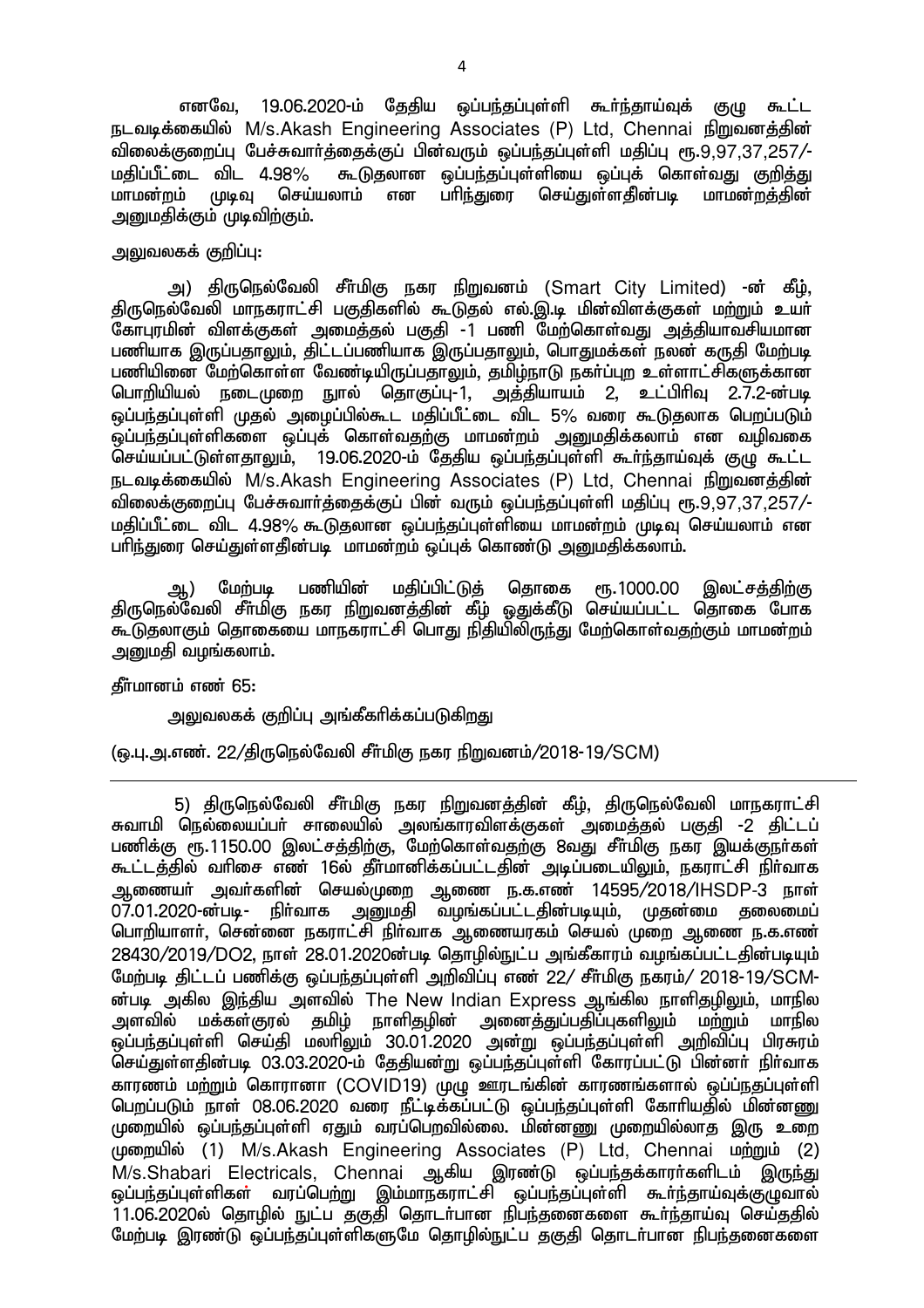|  |  | பூர்த்தி செய்வதால் அன்னார்களது விலைப்புள்ளி அட்டவணைகள் 15.06.2020ல்         |  |
|--|--|-----------------------------------------------------------------------------|--|
|  |  | திறக்கப்பட்டு ஒப்புநோக்கு பட்டியல் தயாா் செய்யப்பட்டு அதன் விபரம் வருமாறு:- |  |

| வ.<br>எண் | பணியின் பெயா்                                                                                                                    | துறையின்<br>ஒப்பந்தப்புள்ளி<br>மதிப்பு | M/s.Akash<br>Engineering<br>Associates (P) Ltd,<br>Chennai<br><u>நிறுவனத்தின்</u><br>ஒப்பந்தப்புள்ளி<br>மதிப்பு | M/s.Shabari<br>Electricals,<br>Chennai<br><u>நிறுவனத்தின்</u><br>ஒப்பந்தப்புள்ளி<br>மதிப்பு |
|-----------|----------------------------------------------------------------------------------------------------------------------------------|----------------------------------------|-----------------------------------------------------------------------------------------------------------------|---------------------------------------------------------------------------------------------|
|           | சீர்மிகு<br>திருநெல்வேலி<br>நகர திட்டத்தின்<br>கீழ்,<br>சுவாமிநெல்லையப்பா்<br>சாலையில்<br>அலங்காரவிளக்குகள்<br>அமைத்தல் பகுதி -2 | ரு.10,20,56,223/-                      | сп. 10, 71, 32, 174/-<br>4.97% மதிப்பீட்டை<br>விட அதிகம்                                                        | ரு.11,11,27,294/-<br>8.89% மதிப்பீட்டை<br>விட அதிகம்                                        |

Ξ ஒப்பந்தப்புள்ளி கூா்ந்தாய்வுக்குழு மேற்கண்ட இரண்டு ஒப்பந்தப்புள்ளிகளில் குறைவான ஒப்பந்தப்புள்ளி கொடுத்துள்ள M/s.Akash Engineering Associates (P) Ltd, Chennai நிறுவனத்தின் ஒப்பந்தப்புள்ளி தொகை ரூ.10,71,32,174/- ஆனது மதிப்பீட்டை விட 4.97% அதிகமாக உள்ளதால் இது ஏற்கதக்கதல்ல எனக் கருதி ஓப்பந்ததாரரை விலைகுறைப்பு பேச்சு வாா்த்தைக்கு அழைக்க 15.06.2020 அன்று கடிதம் அனுப்பப்பட்டது.<br>அகன் பின்னா் வப்பா்குகாரா் கமகு 17.06.2020-ம் கேகிய கடீகக்கில். பின்னா் ஒப்பந்ததாரா் தமது 17.06.2020-ம் தேதிய கடிதத்தில், இவ்வலுவலகத்திலிருந்து விலைக்குறைப்பு பேச்சு வார்த்தைக்கு அழைக்கப்பட்டதனை ஏ<u>ற்று</u> ் மதிப்பீட்டை விட 4.97% அதிகமான விலைவிகிதத்தில் பணியினை செய்யவும், <u>த</u>ற்போது மேற்படி பணிக்கு தேவையான பொருட்கள், எரிபொருள் ம<u>ற்று</u>ம் வேலை ஆட்களுக்கான கூலி ஆகியவை சந்தையில் எதிா்பாராதவிதமாக அதிகமாகிவிட்டபடியால் மேலும் <u>விலைக்குறைப்பு</u> செய்ய இயலாது என இறுதியாகவும், முடிவாகவும் தெரிவித்துள்ளார்.

எனவே, 19.06.2020-ம் தேதிய ஒப்பந்தப்புள்ளி கூர்ந்தாய்வுக் குழு கூட்ட நடவடிக்கையில் M/s.Akash Engineering Associates (P) Ltd, Chennai நிறுவனத்தின் விலைக்குறைப்பு பேச்சுவார்த்தைக்குப் பின்வரும் ஒப்பந்தப்புள்ளி மதிப்பு ரூ.10,71,32,174/-மதிப்பீட்டை விட 4.97% கூடுதலான ஒப்பந்தப்புள்ளியை ஒப்புக் கொள்வது குறித்து மாமன்றம் முடிவு செய்யலாம் என பரிந்துரை செய்துள்ளகின்படி மாமன்றத்தின் அறைமதிக்கும் முடிவிற்கும்.

## அலுவலகக் குறிப்பு:

அ) திருநெல்வேலி சீர்மிகு நகர நிறுவனம் (Smart City Limited)-ன் கீழ். திருநெல்வேலி மாநகராட்சி சுவாமிநெல்லையப்பர் சாலையில் அலங்காரவிளக்குகள் அமைத்தல் பகுதி-2 பணி மேற்கொள்வது அத்தியாவசியமான பணியாக இருப்பதாலும். ்திட்டப்பணியாக இருப்பதாலும், பொதுமக்கள் நலன் கருதி மேற்படி பணியினை மேற்கொள்ள வேண்டியிருப்பதாலும், தமிழ்நாடு நகர்ப்புற உள்ளாட்சிகளுக்கான பொறியியல் நடைமுறை நுால் தொகுப்பு-1, அத்தியாயம் 2, உட்பிரிவு 2.7.2-ன்படி ஒப்பந்தப்புள்ளி முதல் அழைப்பில்<br>கூட மதிப்பீட்டை விட 5% வரை கூடுதலாக பெறப்படும் ஒப்பந்தப்புள்ளிகளை கூட மதிப்பீட்டை விட 5% வரை கூடுதலாக பெறப்படும் ஒப்பர்கப்பள்ளிகளை ஒப்புக்கொள்வதற்கு மாமன்றம் அனுமதிக்கலாம் என வழிவகை செய்யப்பட்டுள்ளதா<u>லு</u>ம். 19.06.2020-ம் தேதிய ஒப்பந்தப்புள்ளி கூர்ந்தாய்வுக் குழு கூட்ட நடவடிக்கையில் M/s.Akash<br>Engineering Associates (P) Ltd. Chennai நிறுவனத்தின் விலைக்குறைப்பு Engineering Associates (P) Ltd, Chennai நிறுவனத்தின் விலைக்குறைப்பு பேச்சுவார்த்தைக்குப் பின் வரும் ஒப்பந்தப்புள்ளி மதிப்பு ரூ.10,71,32,174/- மதிப்பீட்டை விட 4.97% கூடுதலான ஒப்பந்தப்புள்ளியை மாமன்றம் முடிவு செய்யலாம் என பரிந்துரை செய்துள்ளதின்படி மாமன்றம் ஒப்புக் கொண்டு அனுமதிக்கலாம்.

ஆ) மேற்படி பணியின் மதிப்பிட்டுத் தொகை ரூ.1150.00 இலட்சத்திற்கு திருநெல்வேலி சீா்மிகு நகர நிறுவனத்தின் கீழ் ஒதுக்கீடு செய்யப்பட்ட தொகை போக கூடுதலாகும் தொகையை மாநகராட்சி பொது நிதியிலிருந்து மேற்கொள்வதற்கும் மாமன்றம் அனுமதி வழங்கலாம்.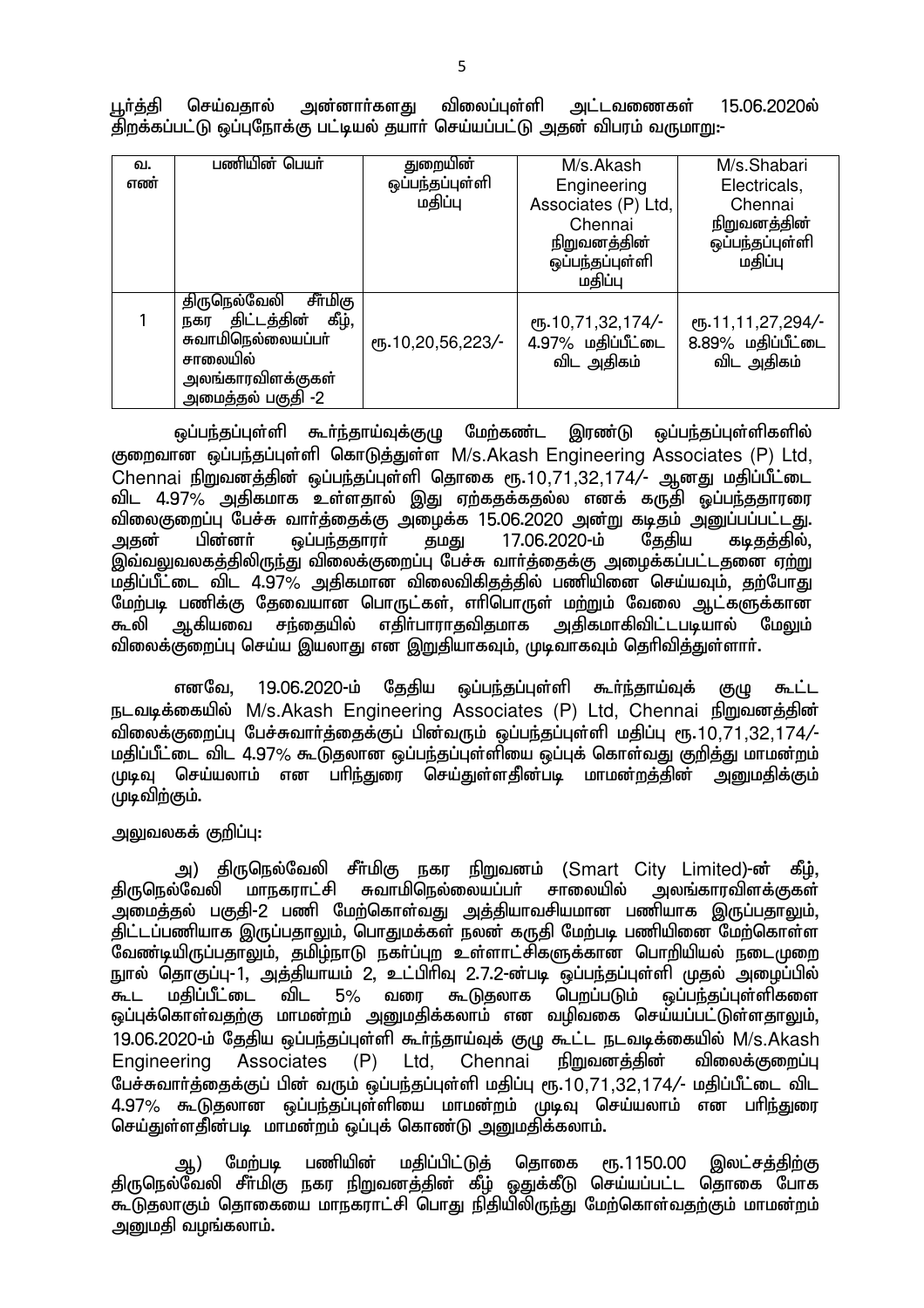#### கீர்மானம் எண் 66:

அலுவலகக் குறிப்பு அங்கீகரிக்கப்படுகிறது

(ஒ.பு.அ.எண். 22/திருநெல்வேலி சீர்மிகு நகர நிறுவனம்/2018-19/SCM)

6) திருநெல்வேலி மாநகராட்சியில் சீர்மிகு நகர திட்டத்தின் கீழ் திருநெல்வேலி பாரத ரத்னா டாக்டர் எம்.ஜி.ஆர். புதிய பேரூந்து நிலையம் அருகில் அறிவியல் பூங்கா அமைக்கும் .<br>கிட்டப் பணியினை ரூ.4.94 கோடி மதிப்பீட்டில் மேற்கொள்வதற்கு 9வது சீர்மிகு நகர இயக்குநா்கள் கூட்டத்தில் வாிசை எண் 5ல் தீா்மானிக்கப்பட்டதின் அடிப்படையிலும், நகராட்சி நிர்வாக ஆணையர், சென்னை அவர்களின் செயல்முறை ஆணை ந.க.எண் 14595/2018/IHSDP-3, நாள் 22.02.2020-ல் ரூ.4.94 கோடிக்கு நிா்வாக அனுமதி வழங்கப்பட்டதின்படியும். முதன்மை தலைமைப் பொறியாளர் நகராட்சி நிர்வாக ஆணையர் அலுவலகம், சென்னை அவா்களின் செயல்முறை ஆணை ந.க.எண 4162/2020/DO2 நாள்<br>28.02.2020-ன்படி கொமில் நட்ப அறையதி வமங்கப்பட்டதின் படியும் மேற்படி நுட்ப அறைமதி வழங்கப்பட்டதின் படியும் மேற்படி கிட்டப்பணியினை மேற்கொள்வதற்கு ஒப்பந்தப்புள்ளி அறிவிப்பு எண 25/2018-19/SCM-ன் படி அகில இந்திய அளவில் The New Indian Express ஆங்கில நாளிதழிலும், மாநில அளவில் தினத்தந்தி தமிழ் நாளிதழிலும் மற்றும் மாநில ஒப்பந்தப்புள்ளி செய்தி மலாிலும் 27.02.2020-ல் ஓப்பந்தப்புள்ளி அறிவிப்பு பிரசுரம் செய்யப்பட்டதின்படி மின்னணு மற்றும்மூடி முத்திரையிடப்பட்ட இரு உறை முறையிலான ஒப்பந்தப்புள்ளிகள் பெறுவதற்கு 31.03.2020-ல் ஒப்பந்தப்புள்ளி கோரப்பட்டது. பின்னா் 25.03.2020ல் கொரானா (COVID-19) <mark>மைரஸ்</mark><br>நோய் தொற்று காரணமாக முழு ஊரடங்கு பிறப்பிக்கப்பட்ட நிலையில் ஒப்பந்தப்பள்ளி நோய் தொற்று காரணமாக முழு ஊரடங்கு பிறப்பிக்கப்பட்ட நிலையில் ஒப்பந்தப்புள்ளி<br>பொப்படும் நாள் 08.06.2020 வரை நீட்டிக்கப்பட்டகில் மின்னண முறையில் நீட்டிக்கப்பட்டதில் ஒப்பந்தப்புள்ளிகள் ஏதும் பெறப்படவில்லை. மூடி முத்திரையிடப்பட்ட இரு உறை முறையிலான xg;ge;jg;Gs;spfs; (1)M/s.Sahusons interiors and Builders Pvt Ltd & M/s.Ankidyne  $(J.V.)$ , Chennai  $\omega_{mm}$  (2) M/s.Creative Teaching, Chennai ஆகிய இரண்டு நிறுவனங்களிடம் இருந்து ஒப்பந்தப்புள்ளிகள் பெறப்பட்டது. மேற்படி இரண்டு ஒப்பந்தப்புள்ளிகளின் தொழில்நுட்ப தகுதிகள் குறித்து ஒப்பந்தப்புள்ளி கூா்ந்தாய்வுக் குழுவால் 09.06.2020ல் திறக்கப்பட்டு பரிசீலனை செய்யப்பட்டதில் M/s.Creative Teaching, Chennai நிறுவனத்தின் ஒப்பந்தப்புள்ளி தொழில் நுட்ப தகுதி தொடர்பான ஒப்பந்தப்புள்ளி <u>நிபந்த</u>னைகளை பூர்த்தி செய்யாததால் ஒப்பந்தப்புள்ளி கூர்ந்தாய்வுக் குழு கூட்ட நடவடிக்கை நாள் 11.06.2020ன்படி மேற்படி நிறுவனத்தின் ஒப்பந்தப்புள்ளி நிராகரிக்கப்பட்டது. மீதமுள்ள ஒரே ஒரு ஒப்பந்தப்புள்ளியான (1) M/s.Sahusons interiors and Builders Pvt Ltd & M/s.Ankidyne (J.V.), Chennai நிறுவனத்தின் ஒப்பந்தப்புள்ளி தொழில் நுட்ப தகுதி தொடா்பான நிபந்தனைகளை பூா்த்தி செய்தமையால் மேற்படி நிறுவனத்தின் விலை அட்டவணை 15.06.2020 ம் தேதியன்று திறக்கப்பட்டு ஒப்புநோக்கு பட்டியல் தயாா் செய்யப்பட்டு அதன் விபரம் வருமாறு:-

| வ.<br>எண் | பணியின் பெயர்                                                                                                                                                            | பணியின் ஒப்பந்த<br>மதிப்பு | M/s.Sahusons interiors<br>and Builders Pyt Ltd &<br>M/s.Ankidyne (J.V.),<br>Chennai நிறுவனத்தின்<br>ஒப்பந்த மதிப்பு |
|-----------|--------------------------------------------------------------------------------------------------------------------------------------------------------------------------|----------------------------|---------------------------------------------------------------------------------------------------------------------|
|           | கீழ்<br>சீர்மிகு<br>திட்டத்தின்<br>நகர<br>திருநெல்வேலி<br>பாரத<br>ரத்னா<br>புதிய<br>எம்.ஜி.ஆா்.<br>டாக்டர்<br>அருகில்<br>நிலையம்<br>பேரூந்து<br>அறிவியல் பூங்கா அமைத்தல் | СБ.4,79,26,285/-           | $\epsilon$ <sup>06</sup> ,06,05,912/-                                                                               |
|           |                                                                                                                                                                          |                            | 5.59% மதிப்பீட்டை விட<br>அதிகம்                                                                                     |

ஒப்பந்தப்புள்ளி கூர்ந்தாய்வுக்குழு மெசர்ஸ் M/s.Sahusons interiors and Builders Pvt Ltd & M/s.Ankidyne (J.V.), Chennai நிறுவனம் ஒப்பந்தப்புள்ளியில் கொடுத்துள்ள தொகை ரூ.5,06,05,912/-ஆனது மதிப்பீட்டை விட 5.59% அதிகமாக உள்ளதால் இது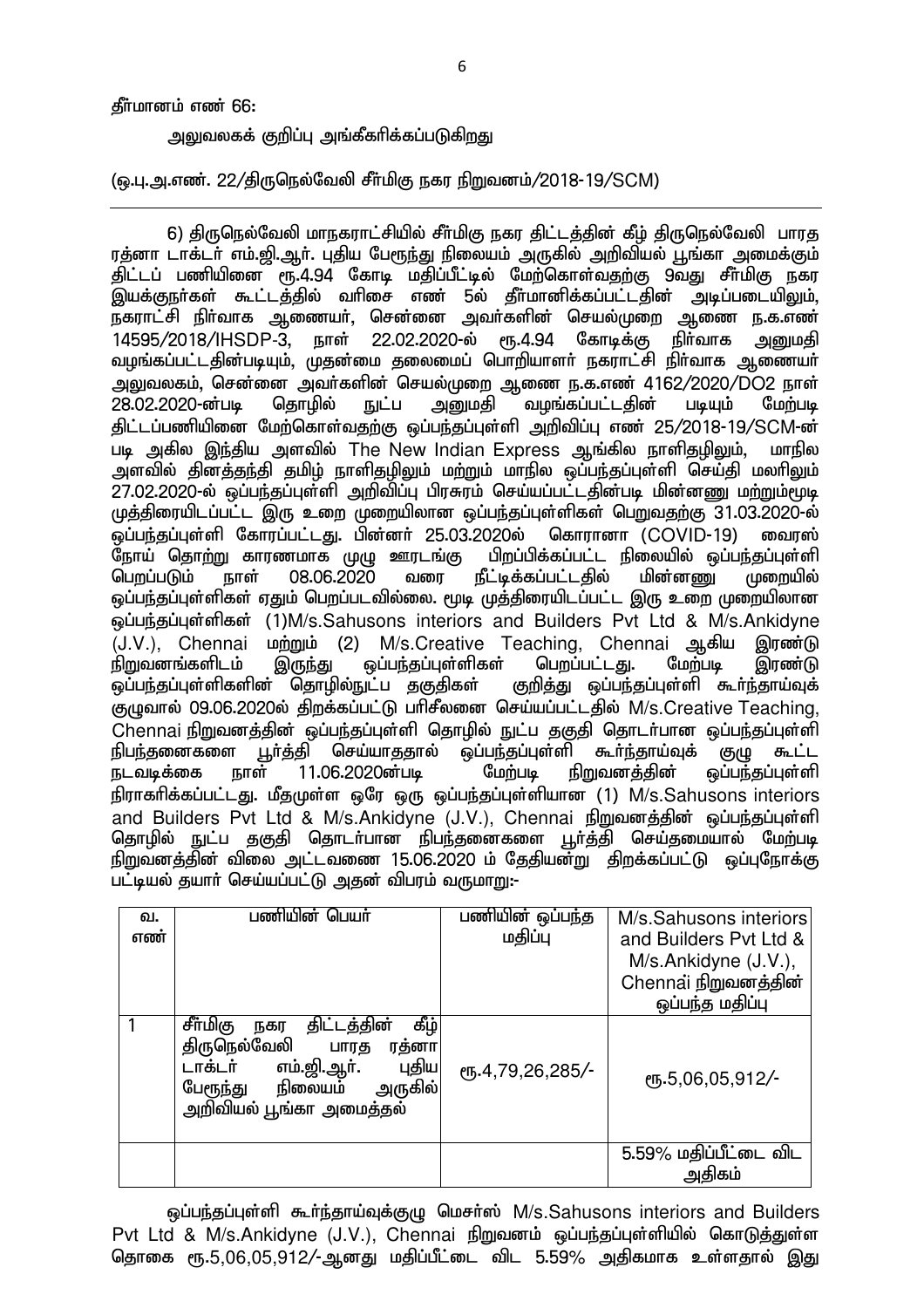ஏற்கதக்கதல்ல என கருதி ஒப்பந்ததாரரை விலைகுறைப்பு பேச்சு வார்த்தைக்கு அழைக்க 15.06.2020 அன்று கடிதம் அனுப்பப்பட்டது. அதன் பின்னா் ஒப்பந்ததாரா் தமது 17.06.2020-ம்<br>கேகிய கடிகுக்கில் இவ்வலுவலகக்கிலிருந்து விலைக்குறைப்ப பேச்சு வாா்க்கைக்கு ் இவ்வலுவலகத்திலிருந்து விலைக்குறைப்பு பேச்சு வார்த்தைக்கு அழைக்கப்பட்டதனை ஏற்று ஏற்கனவே ஒப்பந்தப்புள்ளியில் கொடுத்த மதிப்பீட்டைவிட 5.59% அதிகமான விலை விகிதத்திலிருந்து குறைத்து மதிப்பீட்டை விட 4.96% அதிகமான<br>விலைவிகிதத்தில் மேற்படி பணியை செய்ய ஒப்புக்கொண்டுள்ளாா். இருப்பினும் லப்புக்கொண்டுள்ளார். ஓப்பந்தப்புள்ளி கூர்ந்தாய்வுக்குழு M/s.Sahusons interiors and Builders Pvt Ltd &  $M/s$ .Ankidyne (J.V.), Chennai நிறுவனத்தின் முதலாவது விலைக்குறைப்பு பேச்சுவார்க்கையில் கொடுக்குள்ள கொகை ரூ.5,03,03,429/- அன்கு மகிப்பீட்டை விட  $4.96\%$  அதிகமாக உள்ளதால் ஒப்பந்ததாரரை மீண்டும் விலைகுறைப்பு பேச்சு வார்க்கைக்கு <u>அழைக்க 17.06.2020 அன்று கடிதம் அனுப்பப்பட்டது. அதன் பின்னர் ஒப்பந்ததாரர் தமது</u> 19.06.2020-ம் தேதிய கடிதத்தில், இவ்வலுவலகத்திலிருந்து விலைக்குறைப்பு பேச்சு வார்த்தைக்கு அழைக்கப்பட்டதனை ஏ<u>ற்று</u> தற்போது மேற்படி பணிக்கு தேவையான கட்டிடப் பொருட்கள், குறிப்பாக எரிபொருள் மற்றும் வேலை ஆட்களுக்கான கூலி ஆகியவை சந்தையில் எதிா்பாராதவிதமாக அதிகமாகிவிட்டபடியால் மேலும் விலைக்குறைப்பு செய்ய இயலாது என இறுதியாகவும், முடிவாகவும் தெரிவித்துள்ளார்.

எனவே, 19.06.2020-ம் தேதிய ஒப்பந்தப்புள்ளி கூர்ந்தாய்வுக் குமு கூட்ட நடவடிக்கையில் M/s.Sahusons interiors and Builders Pvt Ltd & M/s.Ankidyne (J.V.), Chennai; நிறுவனத்தின் இரண்டாவது விலைக்குறைப்பு பேச்சுவார்த்தைக்குப் பின் வரும்<br>ஒப்பந்தப்புள்ளி மதிப்பு ரூ.5.03.03.429/- மதிப்பீட்டைவிட 4.96% கூடுதலான  $\bar{\omega}$ ப்பந்தப்புள்ளி மதிப்பு ரூ.5,03,03,429/- மதிப்பீட்டைவிட 4.96% கூடுதலான ஒப்பந்தப்புள்ளியை மாமன்றம் முடிவு செய்யலாம் என பரி<u>ந்து</u>ரை செய்துள்ளதின்படி மாமன்றத்தின் அனுமதிக்கும் முடிவிற்கும்.

### அலுவலகக் குறிப்பு:

அ) மேற்படி,திருநெல்வேலி மாநகராட்சி- திருநெல்வேலி சீர்மிகு நகர (Smart City Limited) கிட்டத்தின் கீம் திருநெல்வேலி பாரத ரத்னா டாக்டர் எம்.<u>வி. ஆர். புதிய பேரூந்து</u> நிலையம் அருகில் அறிவியல் பூங்கா அமைக்கும் பணி அத்தியாவசியமான பணியாக<br>இருப்பதாலும், திட்டப்பணியாக இருப்பதாலும், பொதுமக்கள் நலன் கருதி மேற்படி ,<br>திட்டப்பணியாக இருப்பதாலும், பொதுமக்கள் நலன் கருதி மேற்படி பணியினை மேற்கொள்ள வேண்டியிருப்பதாலும், தமிழ்நாடு நகா்ப்புற உள்ளாட்சிகளுக்கான<br>பொரியியல் நடைமுறை நூல் கொகுப்ப-1. அக்கியாயம் 2. உட்பிரிவு 2.7.2-ன்படி nghwpapay; eilKiw Ehy; njhFg;G-1> mj;jpahak; 2> cl;gphpT 2.7.2-d;gb ் ஒப்பந்தப்பள்ளி முதல் அமைப்பில் கூட மகிப்பீட்டை விட 5% வரை கூடுகலாக பெறப்படும் .<br>ஒப்பந்தப்புள்ளிகளை ஒப்புக் கொள்வதற்கு மாமன்றம் அறுமதிக்கலாம் என வமிவகை செய்யப்பட்டுள்ளதாலும், 19.06.2020-ம் தேதிய ஒப்பந்தப்புள்ளி கூர்ந்தாய்வுக் குழு கூட்ட நடவடிக்கையில் M/s.Sahusons interiors and Builders Pvt Ltd & M/s.Ankidyne (J.V.), Chennai நிறுவனத்தின் இரண்டாவது விலைக்குறைப்பு பேச்சுவாா்த்தைக்குப் பின் வரும்<br>ஓப்பா்சுப்பள்ளி மகிப்பு ரூ.5.03.03.429/-மகிப்பீட்டை விட 4.96% கூடுகலான  $\tilde{\omega}$ ப்பந்தப்புள்ளி மதிப்பு ரூ.5,03,03,429/-மதிப்பீட்டை விட 4.96% கூடுதலான ஒப்பந்தப்புள்ளியை மாமன்றம் முடிவு செய்யலாம் என பரி<u>ந்து</u>ரை செய்துள்ளதின்படி மாமன்றம் ஒப்புக் கொண்டு அறுமதிக்கலாம்.

## கீர்மானம் எண் $67:$

<u>ு வலுவலகக் குறிப்ப அங்கீகரிக்கப்படுகிறது.</u>

## (ஒ.பு.அ.எண். 25/2018-19/SCM)

<sup>7)</sup> திருநெல்வேலி மாநகராட்சியில் சீர்மிகு நகர திட்டத்தின் கீழ் திருநெல்வேலி சந்திப்பு ரயில் நிலையம் அருகில் கு.மு.சாலையில் அடுக்குமாடி இரு சக்கர வாகன காப்பகம் அமைக்கும் திட்டப்பணியினை ரூ.6.75 கோடியில் மேற்கொள்வதற்கு 8வது சீா்மிகு நகர இயக்குநா்கள் கூட்டத்தில் வாிசை எண் 14ல் தீா்மானிக்கப்பட்டதின் அடிப்படையிலும்<br>நகராட்சி நிா்வாக ஆணையா், சென்னை அவா்களின் செயல்முறை ஆணை செயல்முறை ஆணை<br>நிர்வாக அமைகி ந.க.எண்.14595/2018/IHSDP-3 நாள் 09.01.2020-ல் நிர்வாக அறுமதி வழங்கப்பட்டதின்படியும் முதன்மை தலைமைப் பொறியாளர் நகராட்சி நிர்வாக ஆணையர் அலுவலகம், சென்னை அவர்களின் செயல்முறை ஆணை ந.க.எண்.1473/2020/DO2, நாள்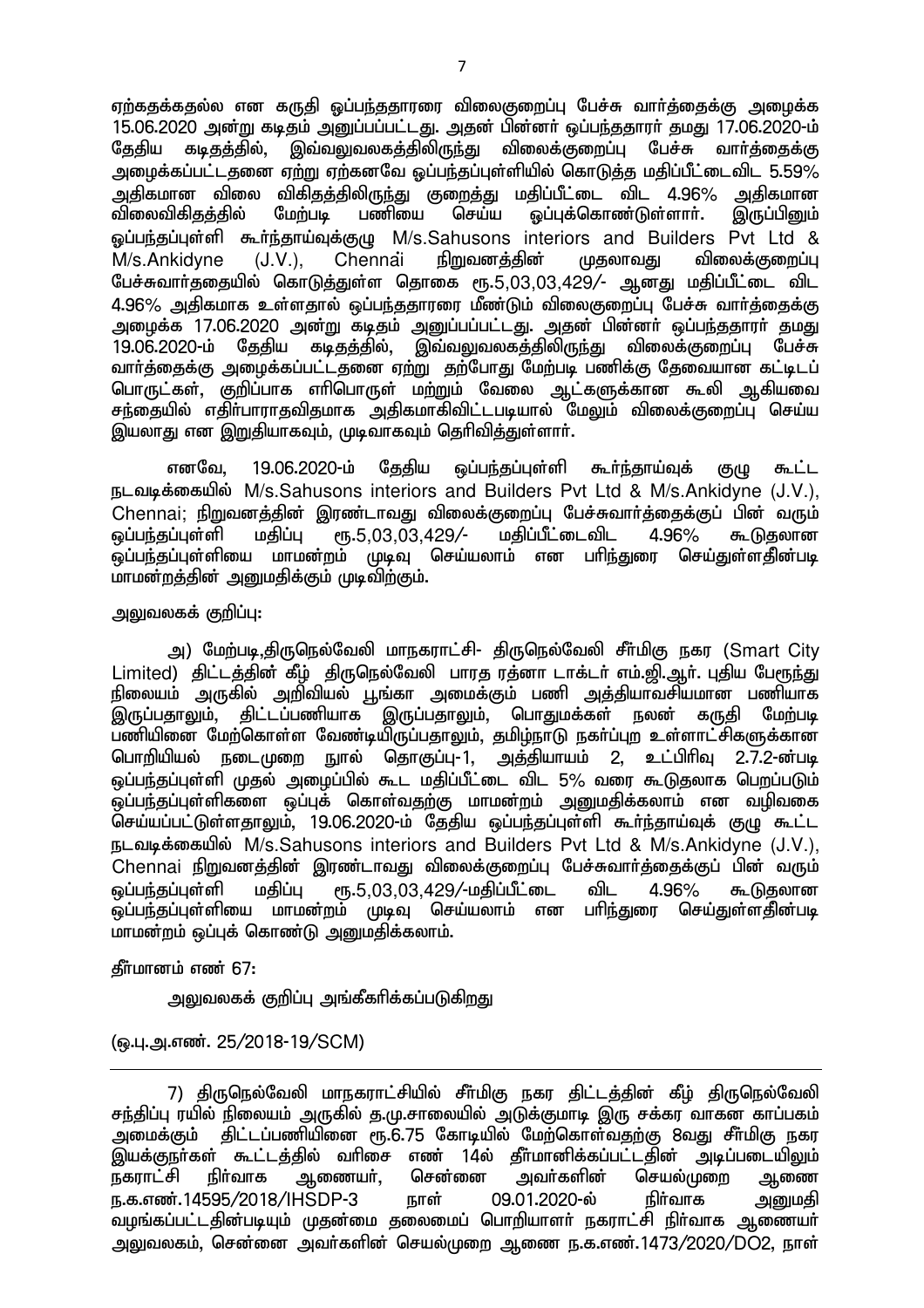03.02.2020-ன்படியும் மேற்படி திட்டப் பணிக்கு ஒப்பந்தப்புள்ளி அறிவிப்பு எண் 22/ சீர்மிகு நகரம்/ 2018-19/SCM-ன் படி அகில இந்திய அளவில் The New Indian Express ஆங்கில .<br>நாளிதழிலும், மாநில அளவில் மக்கள்குரல் தமிழ் நாளிதழின் அனைத்துப் பதிப்புகளிலும் மற்றும் மாநில ஒப்பந்தப்புள்ளி செய்தி மலாிலும் 30.01.2020 அன்று ஒப்பந்தப்புள்ளி அறிவிப்பு பிரசுரம் செய்துள்ளதின்படி 03.03.2020-ம் தேதியன்று ஒப்பந்தப்புள்ளி கோரப்பட்டதில்<br>ஒப்பந்தப்புள்ளிகள் ஏதும் வரப்பெறவில்லை. அதன் பின்னா். இரண்டாவது அமைப்பாக அதன் பின்னர், இரண்டாவது அமைப்பாக மேற்படி பணியினை மேற்கொள்வதற்கு ஒப்பந்தப்புள்ளி அறிவிப்பு எண 26/2018- $19/\mathrm{SCM}$ -ன் படி அகில இந்திய அளவில் The New Indian Express அங்கில நாளிகமிலம். <u>மாநில அளவில் தினமணி தமிழ் நாளிதழிலும் மற்றும் மாநில ஒப்பந்தப்புள்ளி செய்தி மலாிலும்</u> 26.03.2020-ல் ஒப்பந்தப்புள்ளி அறிவிப்பு பிரசுரம் செய்துள்ளதின்படி மேற்படி பணிக்கு மின்னணு மற்றும் மூடி முத்திரையிடப்பட்ட இரு உறை முறையிலான ஒப்பந்தப்புள்ளிகள் பெறுவதற்கு 13.04.2020-ல் ஒப்பந்தப்புள்ளி கோரப்பட்ட நிலையில், கொரானா (COVID-19) <u>னை</u>ரஸ் நோய் தொ<u>ற்று</u> காரணமாக 25.03.2020 முதல் முழு ஊரடங்கு பிறப்பிக்கப்பட்ட நிலையில் ஒப்பந்தப்புள்ளி பெறப்படும் நாள் 08.06.2020 வரை நீட்டிக்கப்பட்டதில் மின்னணு .<br>முறையில் ஒப்பந்தப்புள்ளி ஏதும் பெறப்படவில்லை. மூடி முத்திரையிடப்பட்ட இரு உறை  $\alpha$ முறையிலான ஒப்பந்தப்புள்ளி மெசர்ஸ்.Jeyes Builders, திருநெல்வேலி என்ற நிறுவனத்திடம் இருந்து மட்டும் ஒரே ஒரு ஒப்பந்தப்புள்ளி பெறப்பட்டு தொழில்நுட்ப தகுதி தொடா்பான<br>நிபந்தனைகளை வப்பந்தப்பள்ளி கூா்ந்தாய்வ குமுவால் 11.06.2020ல் கூா்ந்தாய்வு நிபந்தனைகளை ஒப்பந்தப்புள்ளி கூர்ந்தாய்வு குழுவால் 11.06.2020ல் கூர்ந்தாய்வு<br>செய்யப்பட்டதில் அன்னாரது ஒப்பந்தப்புள்ளி தொழில்நுட்ப தகுதி தொடர்பான <u>டிப்பந்த</u>ப்புள்ளி நிபந்தனைகளை பூர்த்தி செய்தமையால் மேற்படி நிறுவனத்தின் விலைப்புள்ளி அட்டவணை 15.06.2020 அன்று திறக்கப்பட்டு ஒப்புநோக்கு பட்டியல் தயார் செய்யப்பட்டு அதன் விபரம் வருமா $m$ :-

| வ.<br>எண் | பணியின் பெயர்                                                                                                                    | பணியின்<br>ஒப்பந்த மதிப்பு | மெசர்ஸ்.Jeyes<br>Builders,<br>திருநெல்வேலி<br>நிறுவனத்தின் |
|-----------|----------------------------------------------------------------------------------------------------------------------------------|----------------------------|------------------------------------------------------------|
|           | ரயில்<br>திருநெல்வேலி<br>சந்திப்பு<br>நிலையம் அருகில் த.மு.சாலையில் <br>இரு<br>அடுக்குமாடி<br>சக்கர<br>வாகன<br>காப்பகம் அமைத்தல் | ரு.6,40,09,875/-           | ஒப்பந்த மதிப்பு<br>$\mu$ Б.7,08,59,395/-                   |
|           |                                                                                                                                  |                            | 10.70% மதிப்பீட்டை<br>விட அதிகம்                           |

மேற்படி வரப்பெற்ற ஒரே ஒரு ஒப்பந்தப்புள்ளியான மெசர்ஸ்.Jeves Builders, திருநெல்வேலி நிறுவனத்தின் ஒப்பந்தப்புள்ளி மதிப்பீட்டை விட 10.70% கூடுதலான<br>விலைவிகிதம் கொடுத்துள்ளமையால், மேற்படி நிறுவனத்திடம் விலைக்குறைப்பு பேச்சு <u>விலைவிகித</u>ம் கொடுத்துள்ளமையால், மேற்படி நிறுவனத்திடம் வார்க்கைக்கு 15.06.2020ல் கடிதம் அனுப்பப்பட்டது. அதற்கு மெசர்ஸ்.Jeyes Builders, திருநெல்வேலி நிறுவனம் தனது 17.06.2020-ம் தேதிய கடிதத்தில் மதிப்பீட்டை விட 10.70%<br>கூடுதலான விலை விகிதத்தில் இருந்து குறைக்கு மகிப்பீட்டை விட 9.95% கூடுதலான விலை விகிதத்தில் இருந்து குறைத்து மதிப்பீட்டை விட 9.95% (ரூ.7,03,78,858/-) கூடுதலான விலை விகிதத்தில் பணியினை செய்வதற்கு சம்மதம் தெரிவிக்கப்பட்டுள்ளது. மேற்படி விலை விகிதமும் ஏற்புடையதல்ல என கருதி மீண்டும் விலைக்குறைப்பு பேச்சுவார்ததைக்கு 17.06.2020 அன்று கடிதம் அனுப்பப்பட்டுள்ளது. mjw;F xg;ge;jf;fhuh; jdJ 19.06.2020k; Njjpa fbjj;jpy; Nkw;gb gzpf;fhd jahh; ஆண்டுக்கான விலை விகித,<br>)மானப் பொருட்கள், எாிபொருள் தயாரிக்கப்பட்டுள்ளதாலும் தற்போது கட்டுமானப் பொருட்கள், எரிபொருள் மற்றும் .<br>போக்குவரக்து செலவினம் அதிகமாகி விட்டபடியாலும்,மேலும் விலைக்குறைப்பு செய்ய இயலாது என இறுதியாகவும் முடிவாகவும் தெரிவித்துள்ள<u>த</u>ு.

மேற்படி விலைக்குறைப்பு பேச்சுவார்த்தைக்கு பின்வரும் மெசர்ஸ்.Jeyes Builders, திருநெல்வேலி நிறுவனத்தின் ஒப்பந்தப்புள்ளி மதிப்பு (ரூ.7,03,78,858/-) என்பது 2019-20-ம் வருடத்திய துறை விலை விகிதத்தின்படி மதிப்பீட்டை விட 9.95% கூடுதலாக இருப்பதால்,<br>மேற்படி திட்டப்பணியின் அவசர அவசியம் கருதி விலைக்குறைப்பிற்கு பின்வரும் ்<u>அ</u>வசியம் கருதி விலைக்குறைப்பிற்கு பின்வரும் rந.7.03.78.858/- ஓப்பந்தப்பள்ளியினை முடிவ செய்வது கொடர்பாக 2020-21 ம் வரூடக்கிய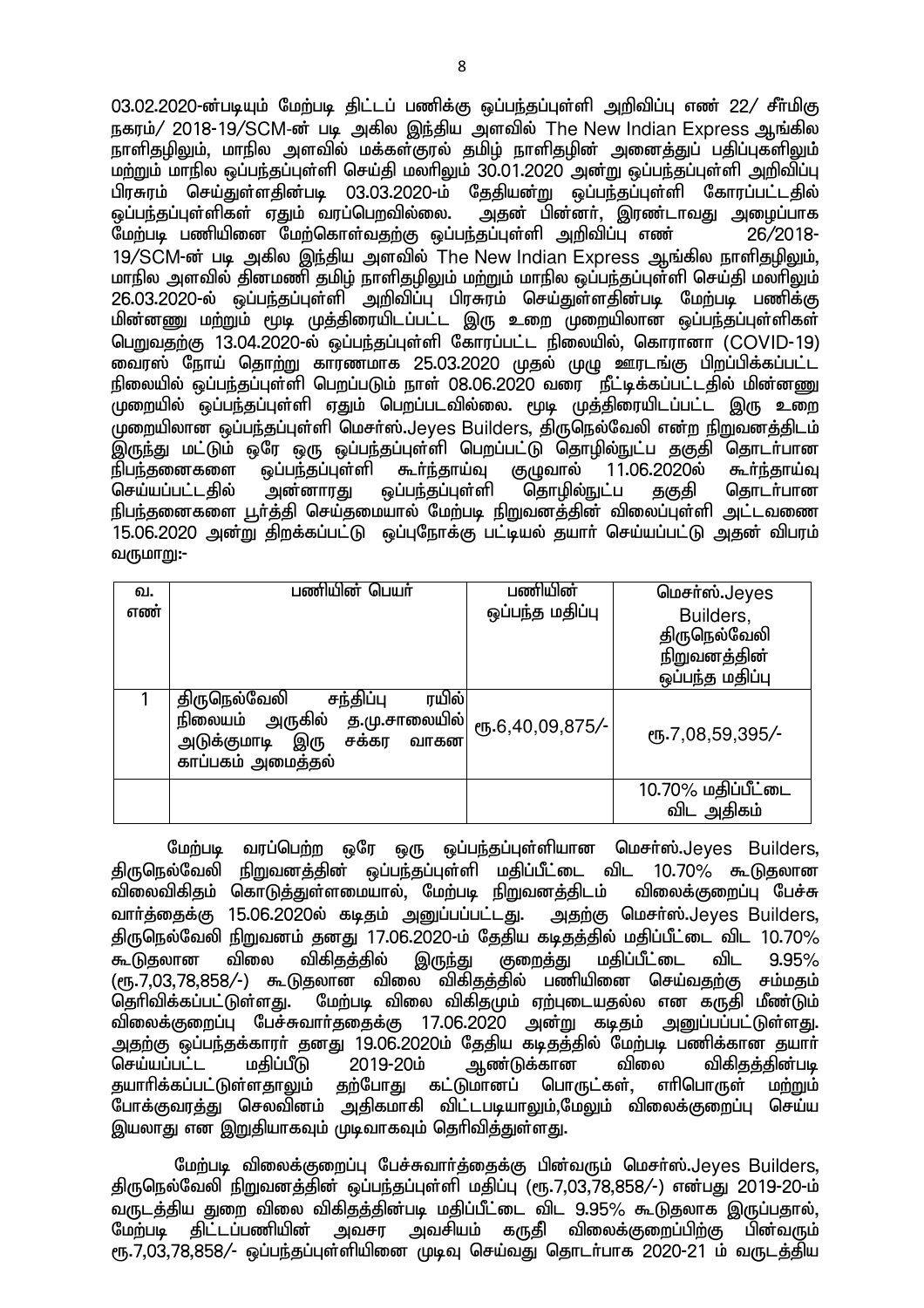விலை விபர பட்டியல் (Data 2020-21)-ஐ சென்னை நகராட்சி நிர்வாக ஆணையரக<br>அலுவலகக்கில் ஒப்புகல் பெற்று மேல்நடவடிக்கை கொடர 19.06.2020ம் தேகிய பெற்று மேல்நடவடிக்கை <u>ஒப்பந்த</u>ப்புள்ளி கூர்ந்தாய்வுக் குழு கூட்ட நடவடிக்கையில் முடிவு செய்திருப்பதின்படி மாமன்றத்தின் பாா்வைக்கும் முடிவிற்கும்.

#### அலுவலகக் குறிப்பு:

அ) திருநெல்வேலி மாநகராட்சியில் சீா்மிகு நகர திட்டத்தின் கீழ் திருநெல்வேலி சந்திப்பு ரயில் நிலையம் அருகில் த.மு.சாலையில் அடுக்குமாடி இரு சக்கர வாகன காப்பகம் அமைக்கும் பணிக்கு விலைக்குறைப்பிக்கு பின்வரும் மெசர்ஸ்.Jeves Builders நிறுவனத்தின் ஒப்பந்தப்புள்ளி மதிப்பு ரூ.7,03,78,858⁄– என்பது 2019-20-ம் வருடத்திய துறை<br>விலை விகிதத்தின்படி மதிப்பீட்டை விட 9.95% கூடுகலாக இருப்பகால் மேற்படி .<br>விலை விகிசுக்கின்படி மகிப்பீட்டை விட 9.95% கூடுதலாக இருப்பதால் திட்டப்பணியின் அவசர அவசியம் கருதி விலைக்குறைப்பிற்கு பின்வரும் ரூ.7,03,78,858/-ஒப்பந்தப்புள்ளியினை முடிவு செய்வது குறித்து 19.06.2020ம் தேதிய ஒப்பந்தப்புள்ளி கூர்ந்தாய்வுக் குழு கூட்ட நடவடிக்கையின் படி 2020-21 ம் வருடத்திய விலை விபர பட்டியல் (Data 2020-21)-ஐ சென்னை நகராட்சி நிர்வாக ஆணையரக <u>அலு</u>வலகத்தில் ஒப்புதல் பெற்று மேல்நடவடிக்கை கொடர மாமன்றம் அறுமகிக்கலாம்.

### தீர்மானம் எண் 68:

அலுவலகக் குறிப்பு அங்கீகரிக்கப்படுக<u>ிறத</u>ு

(ஒ.பு.அ.எண். 26/2018-19)

8) திருநெல்வேலி மாநகராட்சியில் சீர்மிகு நகர திட்டத்தின் கீழ் பாரத ரத்னா டாக்டர் எம்.ஜி.ஆர். புதிய பேரூந்து நிலையம் மேம்படுத்தும் பணியினை ரூ.14.27 கோடி மதிப்பீட்டில் மேற்கொள்வதற்கு 9வது சீா்மிகு நகர இயக்குநா்கள் கூட்டத்தில் வாிசை எண் 4-ல்<br>தீா்மானிக்கப்பட்டதின் அடிப்படையிலும், நகராட்சி நிா்வாக ஆணையா், சென்னை கீர்மானிக்கப்பட்டகின் அவர்களின் செயல்முறை ஆணை ந.க.எண் 14595/2018/IHSDP-3 நாள் 22.02.2020-ல்ரூ.14.27 கோடிக்கு நிர்வாக அனுமதி வழங்கப்பட்டதின்படியும், முதன்மை தலைமைப் பொறியாளா் நகராட்சி நிா்வாக ஆணையா் அலுவலகம், சென்னை அவா்களின் செயல்முறை ஆணை ந.க.எண் 4160/2020/DO2 நாள் 28.02.2020--ல் தொழில் நுட்ப <u>அனு</u>மதி வழங்கப்பட்டதின்படியும் மேற்படி திட்டப் பணியினை மேற்கொள்வதற்கு, ஒப்பந்தப்புள்ளி அறிவிப்பு எண்: 25/2018-19/SCM -ன் படி அகில இந்திய அளவில் The New Indian  $\mathsf E$ xpress ஆங்கில நாளிதழிலும், மாநில அளவில் கினக்குந்தி தமிழ் நாளிதழிலும் மற்றும் மாநில ஒப்பந்தப்பள்ளி செய்தி மலாிலும் 27.02.2020-ல் ஒப்பந்தப்புள்ளி அறிவிப்பு பிரசுரம் செய்யப்பட்டதின்படி மின்னணு மற்றும் மூடி முத்திரையிடப்பட்ட இரு உறை முறையிலான <u>ஓப்பந்த</u>ப்புள்ளிகள் பெறுவதற்கு 31.03.2020-ல் ஒப்பந்தப்புள்ளி கோரப்பட்டது. பின்னர் .<br>25.03.2020ல் கொரானா (COVID-19) வைரஸ் நோய் தொற்று காரணமாக முழு ஊரடங்கு<br>பிறப்பிக்கப்பட்ட நிலையில் வப்பந்தப்பள்ளி பெறப்படும் நாள் 08.06.2020 வரை ் ஒப்பந்தப்பள்ளி பெmப்படும் நாள் 08.06.2020 வரை நீட்டிக்கப்பட்டதில், மின்னணு முறையில் ஒப்பந்தப்புள்ளிகள் ஏதும் பெறப்படவில்லை. மூடி முத்திரையிடப்பட்ட இரு உறை முறையிலான ஒப்பந்தப்புள்ளிகள் (1) மெசா்ஸ். ஸ்ரீ நாச்சிமாா் .<br>இன்ஜினியரிங் கன்ஸ்ட்ரக்ஸன்ஸ், நாமக்கல் மற்றும் (2) மெசா்ஸ். ஸ்ரீரமணா பில்டிங் கன்ஸ்ட்ரக்ஸன்ஸ் பிரைவேட் லிமிடெட், இராமநாதபுரம் ஆகிய இரண்டு நிறுவனங்களிடம் இருந்து ஒப்பந்தப்புள்ளிகள் பெறப்பட்டது. மேற்படி இரண்டு ஒப்பந்தப்புள்ளிகளின் தொழில்நுட்ப தகுதிகள் குறித்து ஒப்பந்தப்புள்ளி கூா்ந்தாய்வுக் குழுவால் 09.06.2020-ல்<br>கிாக்கப்பட்டு பாிசீலனை செய்யப்பட்டகில் மெசா்ஸ். மாீ நாச்சிமாா் இன்றினியாிங் jpwf;fg;gl;L ghprPyid nra;ag;gl;ljpy; nkrh;];. = ehr;rpkhh; ,d;[pdpahpq; நாமக்கல் நிறுவனத்தின் ஒப்பந்தப்புள்ளி தொழில் நுட்ப தகுதி தொடர்பான ஒப்பந்தப்புள்ளி நிபந்தனைகளை பூர்த்தி செய்யாததால், ஒப்பந்தப்புள்ளி குள்டாப்பை குட்டத்தப்புடை தடத்துள்ளனர்.<br>கூர்ந்தாய்வுக் குழு கூட்ட நடவடிக்கை நாள் 11.06.2020 ன்படி மேற்படி நிறுவனத்தின் ஒப்பந்தப்புள்ளி நிராகாிக்கப்பட்டது. மீதமுள்ள ஒரே ஒரு ஒப்பந்தப்புள்ளியான மெசா்ஸ். ஸ்ரீரமணா பில்டிங் கன்ஸ்ட்ரக்ஸன் பிரைவேட் லிமிடெட், ராமநாதபுரம் நிறுவனத்தின் <u>ஒப்பந்த</u>ப்புள்ளி தொழில் நுட்ப தகுதி தொடர்பான நிபந்தனைகளை பூர்த்தி செய்தமையால் மேற்படி நிறுவனத்தின் விலை அட்டவணை மட்டும் 15.06.2020 ம் தேதியன்று திறக்கப்பட்டு ஒப்புநோக்கு பட்டியல் தயாா் செய்யப்பட்டு அதன் விபரம் வருமாறு:-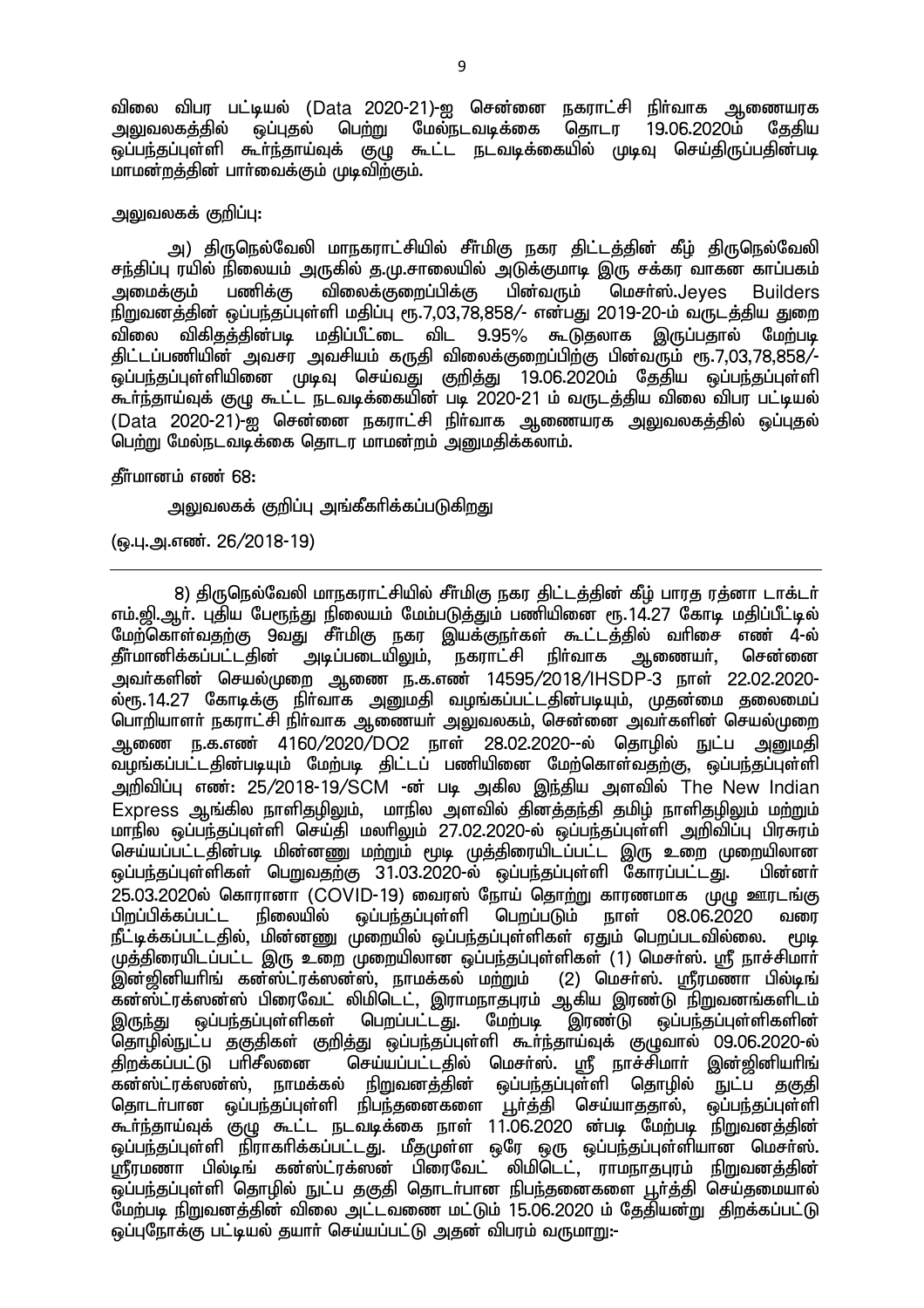| வ. | பணியின் பெயர்                                      | பணியின் ஒப்பந்த | மெசா்ஸ். ஸ்ரீரமணா பில்டிங் |
|----|----------------------------------------------------|-----------------|----------------------------|
| எண |                                                    | மதிப்பு         | கன்ஸ்ட்ரக்ஸன்ஸ்            |
|    |                                                    |                 | பிரைவேட் லிமிடெட்,         |
|    |                                                    |                 | இராமநாதபுரம்               |
|    |                                                    |                 | நிறுவனத்தின் ஒப்பந்த       |
|    |                                                    |                 | மதிப்பு                    |
|    | சீா்மிகு நகர திட்டத்தின் கீழ் பாரத                 |                 |                            |
|    | ரத்னா டாக்டா் எம்.ஜி.ஆா். புதிய  ரூ.13,52,37,209/- |                 | ரு.15,59,98,980/-          |
|    | பேரூந்து நிலையம் மேம்படுத்தும்                     |                 |                            |
|    | பணிகள் செய்தல்.                                    |                 |                            |
|    |                                                    |                 | 15.35%                     |
|    |                                                    |                 | மதிப்பீட்டை விட அதிகம்     |

மேற்படி மெசர்ஸ். ஸ்ரீரமணா பில்டிங் கன்ஸ்ட்ரக்ஸன் பிரைவேட் லிமிடெட், இராமநாதபுரம் நிறுவனத்தின் ஒப்பந்தப்புள்ளி மதிப்பீட்டைவிட 15.35% கூடுதலான ்விலைவிகிதம் கொடுத்துள்ளமையால், மேற்படி நிறுவனத்திடம் விலைக்குறைப்பு பேச்சு வார்த்தைக்கு 15.06.2020ல் கடிதம் அனுப்பப்பட்டது. அதற்கு மேற்படி நிறுவனம் தனது 17.06.2020-ம் தேதிய கடிதத்தில் 15.35%-ல் விலை விகிதத்தில் இருந்து குறைத்து 11.03%<br>(ஒப்பந்த மதிப்பு ரூ.15,01,50,385/-) கூடுதலான விலை விகிதத்தில் மேற்படி (ஒப்பந்த மதிப்பு ரூ.15.01.50.385/-) கூடுுதலான விலை விகிதத்தில் மேற்படி ்திட்டப்பணியினை செய்ய சம்மதம் தெரிவிக்கப்பட்டுள்ளது. மேற்படி விலைவிகிதமும் ஏற்புடையதல்ல என கருதி மீண்டும் இரண்டாவது விலைக்குறைப்பு பேச்சுவார்த்தைக்கு ஒப்பந்தக்காரருக்கு 17.06.2020ல் கடிதம் அனுப்பப்பட்டது. அதற்கு மேற்படி நிறுவனம் தனது 19.06.2020ம் தேதிய கடிதத்தில் மேற்படி பணிக்கான தயார் செய்யப்பட்ட மதிப்பீடு 2019-20ம் ஆண்டுக்கான விலை விகிதத்தின்படி தயாரிக்கப்பட்டுள்ளதாலும் தற்போது கட்டுமானப் டொருட்கள், எாிபொருள் மற்றும் போக்குவரத்து செலவினம் அதிகமாகி விட்டபடியாலும்,மேலும் விலைக்குறைப்பு செய்ய இயலாது என இறுதியாகவும் முடிவாகவும் தெரிவித்துள்ளது.

மேற்படி விலைக்குறைப்பு பேச்சுவார்த்தைக்கு பின்வரும் மெசர்ஸ். ஸ்ரீரமணா பில்டிங் ்கன்ஸ்ட்ரக்ஸன் பிரைவேட் லிமிடெட், இராமநாதபுரம் நிறுவனத்தின் ஒப்பந்தப்புள்ளி மதிப்பு (ரூ.15,01,50,385/-) என்பது 2019-20-ம் வருடத்திய துறை விலை விகிதத்தின்படி மதிப்பீட்டை விட 11.03% கூடுதலாக இருப்பதால், மேற்படி திட்டப்பணியின் அவசர அவசியம் கருதி விலைக்குறைப்பிற்கு பின்வரும் (ரூ.15,01,50,385/-) ஒப்பந்தப்புள்ளியினை முடிவு செய்வது தொடர்பாக 2020-21 ம் வருடக்கிய விலை விபர பட்டியல் (Data 2020-21)-ஐ சென்னை நகராட்சி நிர்வாக ஆணையரக <u>அலுவலகத்த</u>ில் ஒப்புதல் பெற்று மேல்நடவடிக்கை தொடர 19.06.2020ம் தேதிய ஒப்பந்தப்புள்ளி கூர்ந்தாய்வுக் குழு கூட்ட நடவடிக்கையில் முடிவு செய்திருப்பதின்படி மாமன்றத்தின் பார்வைக்கும் முடிவிற்கும்.

#### அலுவலகக் குறிப்பு:

அ) திருநெல்வேலி மாநகராட்சியில் சீர்மிகு நகர திட்டத்தின் கீழ் பாரத ரத்னா டாக்டர் எம்.ஜி.ஆர். புதிய பேரூந்து நிலையம் மேம்படுத்தும் பணியினை மேற்கொள்வதற்கு விலைக் குறைப்பிற்கு பின்வரும் மெசா்ஸ். ஸ்ரீரமணா பில்டிங் கன்ஸ்ட்ரக்ஸன் பிரைவேட் லிமிடெட், இராமநாதபுரம் நிறுவனத்தின் ஒப்பந்தப்புள்ளி மதிப்பு (ரூ.15,01,50,385/-) என்பது 2019-20-ம் .<br>வருடத்திய துறை விலை விகித்த்தின்படி மதிப்பீட்டை விட 11.03% கூடுதலாக இருப்பதால்<br>மேற்படி திட்டப்பணியின் அவசர அவசியம் கருதி விலைக்குறைப்பிற்கு பின்வரும் மேற்படி திட்டப்பணியின் அவசர அவசியம் கருதி விலைக்குறைப்பிற்கு பின்வரும் (ரூ.15,01,50,385/-) ஒப்பந்தப்புள்ளியினை முடிவு செய்வது குறித்து 19.06.2020ம் தேதிய <u>ஒப்பந்த</u>ப்புள்ளி கூர்ந்தாய்வுக் குழு கூட்ட நடவடிக்கையின் படி 2020-21 ம் வருடத்திய விலை விபர பட்டியல் (Data 2020-21)-ഇ சென்னை நகராட்சி நிர்வாக ஆணையாக அலுவலகக்கில் <u>ஒப்புத</u>ல் பெற்று மேல்நடவடிக்கை தொடர மாமன்றம் அனுமதிக்கலாம்.

#### கீர்மானம் எண் 69:

அலுவலகக் குறிப்பு அங்கீகாிக்கப்படுகிறது

(ஒ.பு.அ.எண். 25/2018-19)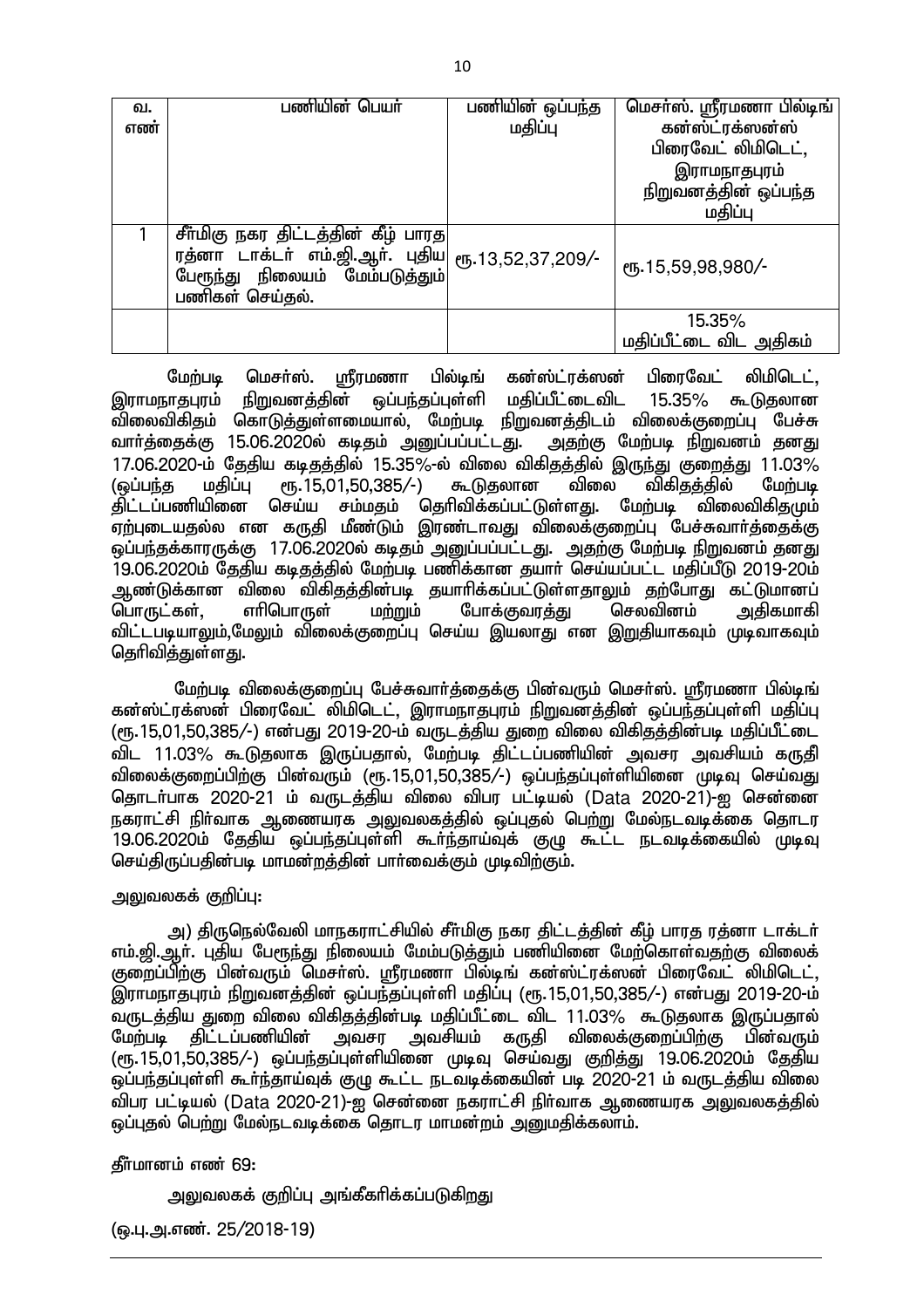9) திருநெல்வேலி மாநகராட்சியில் பாதாள சாக்கடை பராமரிப்பு பணிகளை நான்கு மாத காலத்திற்கு மேற்கொள்ளுதல் பணிக்கு ரூ.49.80 இலட்சத்திற்கு மாமன்ற தீர்மான எண்146 நாள் 25.02.2020-ல் நிர்வாக அனுமதி வழங்கப்பட்டதின்படி மேற்படி பணியினை மேற்கொள்வகற்கு ஒப்பந்கப்பள்ளி அறிவிப்ப எண 32/2019-20ன் பட மாவட்ட அளவில் தினச்சூரியன் தமிம் நாளிதமில் 16.04.2020 அன்றும் மற்றும் தினமுரசு தமிம் நாளிதமில் 17.04.2020 அன்றும் ஒப்பந்தப்புள்ளி அறிவிப்பு பிரசுரம் செய்துள்ளதின்படி மேற்படி பணிக்கு ்மின்னணு மற்றும் மூடிமுத்திரையிடப்பட்ட இரு உறை முறையிலான ஒப்பந்தப்புள்ளிகள்<br>பெறுவகற்கு 04.05.2020-ல் வப்பந்கப்பள்ளி கோாப்பட்டு மின்னணு முறையில் பெறுவதற்கு 04.05.2020-ல் ஒப்பந்தப்புள்ளி<br>ஒப்பந்தப்புள்ளிகள் ஏதும் வரப்பெறவில்லை. ரம் வரப்பெறவில்லை. மின்னணு முறை அல்லாத இரு உறை<br>முத்திரையிடப்பட்ட ஒப்பந்தப்புள்ளி பெட்டியில் 2 எண்ணம்  $\mu$ றையிலான மூடி முத்திரையிடப்பட்ட ஒப்பந்தப்புள்ளி பெட்டியில் 2 எண்ணம் ஒப்பந்தப்புள்ளிகள் பெறப்பட்டது. அதில் இம்மாநகராட்சி ஒப்பந்தப்புள்ளி கூர்ந்தாய்வுக் குழுவால் 05.05.2020 அன்று தொழில்நுட்ப தகுதிகள் கூர்ந்தாய்வு செய்யப்பட்டதில் (1) திரு.எஸ்.ஜான் ஜெலஸ்டின் அவா்களது ஒப்பந்தப்புள்ளி தொழில் நுட்ப தகுதி தொடா்பான ஒப்பந்தப்புள்ளி நிபந்தனைகளை பூர்த்தி செய்யாததால் தகுதியிழந்ததாக கருதப்பட்டு நிராகரிக்கப்பட்டது். மீதமுள்ள (2) திரு.எஸ்.செல்வம் அவர்களது ஒப்பந்தப்புள்ளி தொழில் ் நுட்ப தகுதி தொடர்பான ஒப்பந்தப்புள்ளி நிபந்தனைகளை பூர்த்தி செய்வதால் அன்னாரது விலைப்புள்ளி அட்டவணை மட்டும் 07.05.2020 அன்று திறக்கப்பட்டு ஒப்புநோக்கு பட்டியல் தயாா் செய்யப்பட்டு அதன் விபரம் வருமாறு:-

| வ.<br>எண் | பணியின் பெயர்                                                                                               | ஒப்பந்ததாரா்<br>பெயர் | துறையின்<br>மதிப்பு<br>ரூ. | ஒப்பந்தப்<br>புள்ளி<br>மதிப்பு | சதவிகிதம்<br>$\%$   |
|-----------|-------------------------------------------------------------------------------------------------------------|-----------------------|----------------------------|--------------------------------|---------------------|
|           | திருநெல்வேலி                                                                                                | திரு.எஸ்.செல்வம்      | 49, 19, 748/               | €Ҧ.<br>52,66,240/-             | <u>மதிப்பீட்டை</u>  |
|           | மாநகராட்சியில்<br>சாக்கடை<br>பாதாள<br>பராமரிப்பு<br>பணிகளை<br>நான்கு<br>காலத்திற்கு<br>மாத<br>மேற்கொள்ளுதல் |                       |                            |                                | வி∟ 7.04%<br>அதிகம் |

ஒப்பந்தப்புள்ளி கூர்ந்தாய்வுக்குழு, மேற்கண்ட ஒரே ஒரு ஒப்பந்தப்புள்ளியான திரு.எஸ்.செல்வம் ஒப்பந்ததாராின் விலைவிகிதம் மதிப்பீட்டைவிட 7.04% அதிகமானதாக உள்ளதால், அது ஏற்கத்தக்கதல்ல என கருதி ஒப்பந்ததாரரிடம் விலைக்குறைப்பு செய்ய முடிவு செய்து அதன்படி ஒப்பந்ததாரருக்கு 07.05.2020 அன்று கடிதம் அனுப்பப்பட்டது.<br>அதன் பின்னா் ஒப்பந்த நிறுவனம் தமது 08.05.2020ம் தேதிய கடிதத்தில் 08.05.2020ம் இவ்வலுவலகத்திலிருந்து விலைக்குறைப்பு பேச்சு வார்த்தைக்கு அழைக்கப்பட்டதனை ஏற்று ஏற்கனவே ஒப்பந்தப்புள்ளியில் கொடுத்த மதிப்பீட்டை விட 7.04% அதிகமான விலைவிகிதத்திலிருந்து குறைத்து மதிப்பீட்டை விட 4.95% அதிகமான விலைவிகிதத்தில் பணியினை செய்யவும், தற்போது மேற்படி பணிக்கு தேவையான வேலை ஆட்களுக்கான கூலி எதிா்பாராதவிதமாக அதிகமாகிவிட்டபடியால் மேலும் விலைக்குறைப்பு செய்ய இயலாது என இறுதியாகவும், முடிவாகவும் தெரிவித்துள்ளார்.

| வ.  | பணியின் பெயா்                  | துறையின் மதிப்பு | விலைக் குறைப்பிற்கு பின் |
|-----|--------------------------------|------------------|--------------------------|
| எண் |                                |                  | திரு.எஸ்.செல்வம்         |
|     |                                |                  | ஒப்பந்ததாராின் அவா்களின் |
|     |                                |                  | ஒப்பந்தமதிப்பு           |
|     | மாநகராட்சியில்<br>திருநெல்வேலி |                  | $\mu$ 51,63,275/-        |
|     | பாதாள சாக்கடை பராமரிப்பு       | ரு.49,19,748/-   | மதிப்பீட்டை விட 4.95%    |
|     | பணிகளை<br>நான்கு<br>மாத        |                  | அதிகம்                   |
|     | காலத்திற்கு மேற்கொள்ளுதல்      |                  |                          |

எனவே, 08.05.2020-ம் தேதிய ஒப்பந்தப்புள்ளி கூர்ந்தாய்வுக் குழு கூட்ட நடவடிக்கையில் திரு.எஸ்.செல்வம் ஒப்பந்ததாராின் விலைக்குறைப்பு பேச்சுவாா்த்தைக்குப் பின் வரும் ஒப்பந்தப்புள்ளி மதிப்பு ரூ.51,63,275/- மதிப்பீட்டைவிட 4.95% கூடுதலான